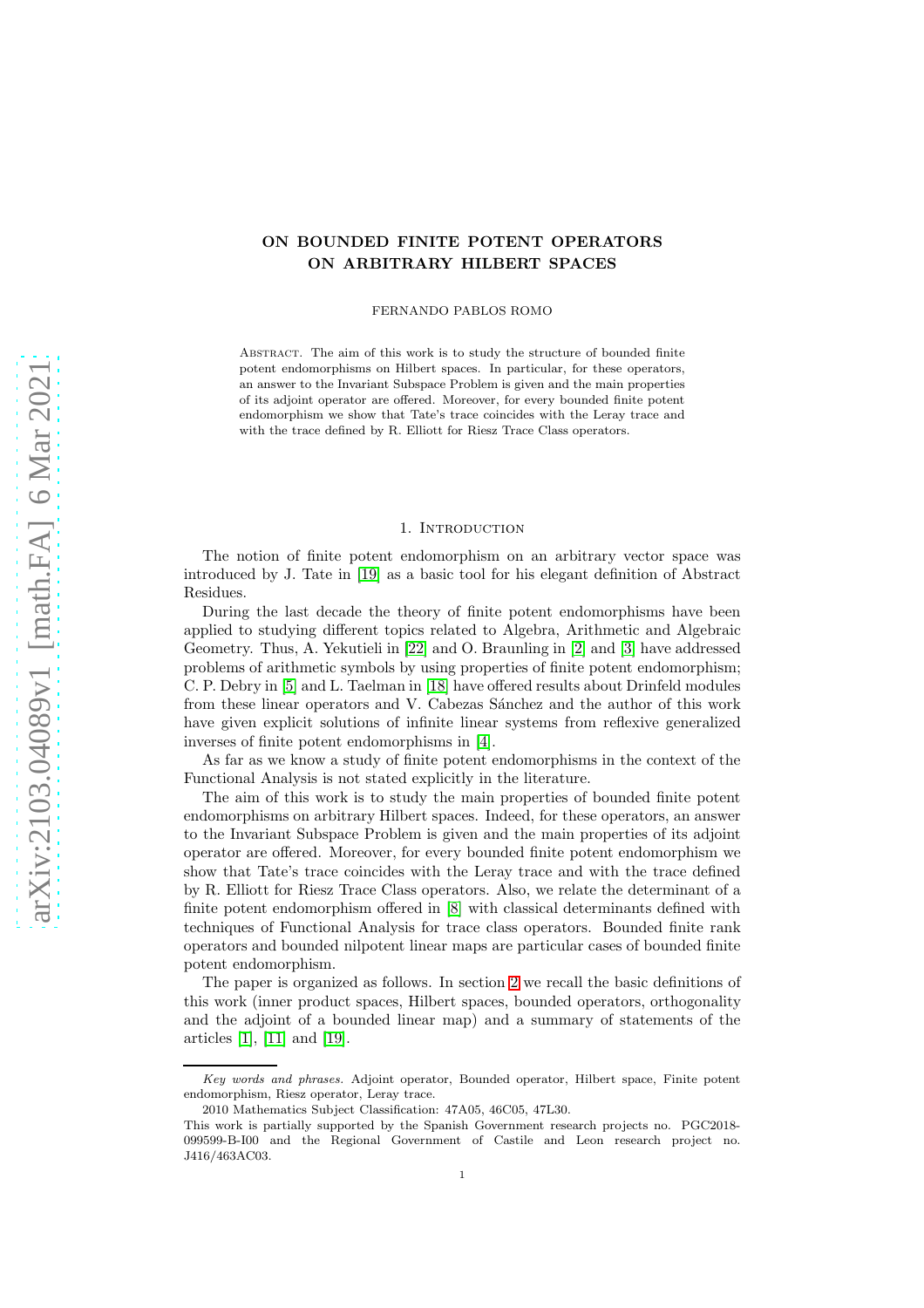#### 2 FERNANDO PABLOS ROMO

Section [3](#page-6-0) deals with the study of the main properties of bounded finite potent endomorphisms on Hilbert spaces. Accordingly, the characterization of these operators is given in Theorem [3.7,](#page-8-0) the Invariant Subspace Problem is solved for them in Proposition [3.8](#page-8-1) and Theorem [3.20](#page-11-0) shows that every bounded finite potent endomorphism on a Hilbert space is a Riesz trace class operator. Moreover, we study the spectrum of bounded finite potent endomorphism, we determine when they are compact, we prove that different definitions of traces on infinite-dimensional Hilbert spaces coincide and we relate the determinant of a finite potent endomorphism with the determinants offered by N. Dunford and J. Schwartz in [\[6\]](#page-17-9) and by B. Simon in [\[17\]](#page-17-10) for trace class operators in separable Hilbert spaces.

Finally, Section [4](#page-13-0) is devoted to offer the characterization of the adjoint  $\varphi^*$  of a bounded finite potent  $\varphi \in \text{End}_{\mathbb{C}}(\mathcal{H})$  from the AST-decomposition of  $\mathcal{H}$  introduced in [\[1\]](#page-17-7), the CN-decomposition of  $\varphi^*$  given in [\[11\]](#page-17-8), the structure of the spectrum of  $\varphi^*$  and the relation between the trace of  $\varphi^*$  and the determinant of Id +  $\varphi^*$  with the trace of  $\varphi$  and the determinant of Id +  $\varphi$  respectively.

We hope that from the general properties of bounded finite potent endomorphisms introduced in this work, different applications can be found in the near future.

## 2. Preliminaries

<span id="page-1-0"></span>This section is added for the sake of completeness.

2.1. **Operators on Hilbert Spaces.** Let  $k$  be the field of the real numbers or the field of the complex numbers, and let  $V$  be a  $k$ -vector space.

An inner product on V is a map  $g: V \times V \to k$  satisfying:

•  $q$  is linear in its first argument:

 $g(\lambda v_1 + \mu v_2, v') = \lambda g(v_1, v') + \mu g(v_2, v')$  for every  $v_1, v_2, v' \in V$ ;

- $g(v', v) = \overline{g(v, v')}$  for all  $v, v' \in V$ , where  $\overline{g(v, v')}$  is the complex conjugate of  $g(v, v');$
- $q$  is positive definite:

$$
g(v, v) \ge 0
$$
 and  $g(v, v) = 0 \Longleftrightarrow v = 0$ .

Note that  $g(v, v) \in \mathbb{R}$  for each  $v \in V$ , because  $g(v, v) = \overline{g(v, v)}$ . An inner product space is a pair  $(V, g)$ .

If  $(V, g)$  is an inner product vector space over  $\mathbb{C}$ , it is clear that g is antilinear in its second argument, that is:

$$
g(v,\lambda v_1'+\mu v_2')=\bar{\lambda}g(v,v_1')+\bar{\mu}g(v,v_2')
$$

for all  $v, v'_1, v'_2 \in V$ , and  $\bar{\lambda}$  and  $\bar{\mu}$  being the conjugates of  $\lambda$  and  $\mu$  respectively.

Nevertheless, if  $(V, g)$  is an inner product vector space over  $\mathbb{R}$ , then g is symmetric and bilinear.

The norm on an inner product vector space  $(V, g)$  is the real-valued function

$$
\|\cdot\|_g\colon V\longrightarrow \mathbb{R}
$$

$$
v\longmapsto +\sqrt{g(v,v)},
$$

and the distance is the map

$$
d_g \colon V \times V \longrightarrow \mathbb{R}
$$

$$
(v, v') \longmapsto ||v' - v||_g.
$$

Every inner product vector space  $(V, g)$  has a natural structure of metric topological space determined by the distance  $d_q$ . Complete inner product  $\mathbb{C}$ -vector spaces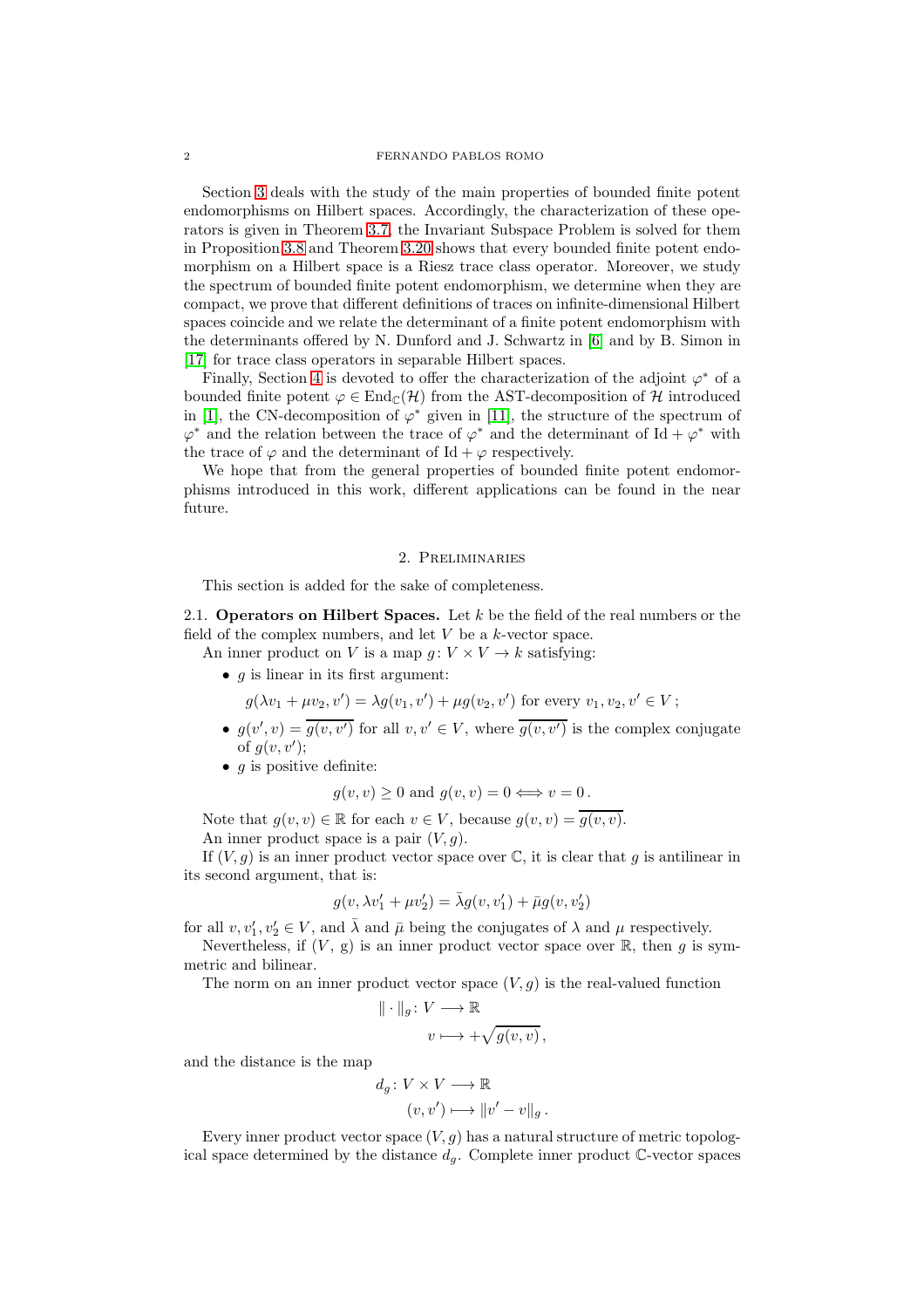are known as "Hilbert spaces". Usually, the inner product of a Hilbert space  $\mathcal H$  is denoted by  $\langle \cdot, \cdot \rangle_{\mathcal{H}}$ . Henceforth, we shall write  $\mathcal{H}$  to refer to a Hilbert space and keep the inner product  $\langle \cdot, \cdot \rangle_{\mathcal{H}}$  implicit.

Since a Banach space is a complete normed space, one has that each property of Banach spaces is valid for Hilbert spaces.

## 2.1.1. Orthogonality.

**Definition 2.1.** If  $(V, g)$  is an inner product vector space, we say that two vectors  $v, v' \in V$  are orthogonal when  $g(v, v') = 0 = g(v', v)$ .

**Definition 2.2.** Given a subspace L of an inner vector space  $(V, g)$ , we shall call "orthogonal of  $L^{\nu}$ ,  $L^{\perp}$ , to the subset of V that consists of all vectors that are orthogonal to every  $h \in L$ , that is

$$
L^{\perp} = \{ v \in V \text{ such that } g(v, h) = 0 \text{ for every } h \in L \}.
$$

If  $L \subseteq \mathcal{H}$  is a subspace of an arbitrary Hilbert space, it is known that  $(S^{\perp})^{\perp} = \overline{S}$ where  $\overline{L}$  denotes the closure of L. Accordingly, if  $L \subseteq \mathcal{H}$  is closed, then  $(L^{\perp})^{\perp} = L$ and  $\mathcal{H} = L \oplus L^{\perp}$ .

A family  $\{u_i\}_{i\in I}$  of orthonormal vectors of a Hilbert space H is called "orthonormal basis" when  $\langle u_i \rangle_{i \in I}$  is dense in H.

In general an orthonormal basis of  $\mathcal H$  is not a Hamel basis of  $\mathcal H$ . Furthermore, it is known that every Hilbert space  $H$  admits orthonormal bases and all orthonormal bases of  $H$  have the same cardinality. A Hilbert space  $H$  is named "separable" when it has a countable orthonormal basis.

2.1.2. Bounded Operators. We shall now recall the main properties of bounded operators of Hilbert spaces.

**Definition 2.3.** If  $\mathcal{H}_1$  and  $\mathcal{H}_2$  are two Hilbert spaces, a linear map  $f: \mathcal{H}_1 \rightarrow \mathcal{H}_2$ is said "bounded" when there exists  $C \in \mathbb{R}^+$  such that

$$
||f(v)||_{g_2} \leq C \cdot ||v||_{g_1},
$$

for every  $v \in \mathcal{H}_1$ .

We shall denote by  $B(\mathcal{H}_1, \mathcal{H}_2)$  the set of bounded linear maps  $f: \mathcal{H}_1 \to \mathcal{H}_2$  and by  $B(\mathcal{H})$  the set of bounded endomorphisms of a Hilbert space  $\mathcal{H}$ . Given a linear map  $f \in B(\mathcal{H}_1, \mathcal{H}_2)$ , it is known that f is continuous if and only if f is bounded.

The sum and the composition of linear maps are operations on the set  $B(\mathcal{H})$ . Also, the "Bounded Inverse Theorem" states that if  $f \in B(\mathcal{H}_1, \mathcal{H}_2)$  is bijective, then  $f^{-1} \in B(\mathcal{H}_2, \mathcal{H}_1)$ .

Let us now consider two inner product vector spaces:  $(V, g)$  and  $(W, \bar{g})$ . If  $f: V \to W$  is a linear map, a linear operator  $f^*: W \to V$  is called the adjoint of f when

$$
g(f^*(w), v) = \overline{g}(w, f(v)),
$$

for all  $v \in V$  and  $w \in W$ . If  $f \in End_k(V)$ , we say that f is self-adjoint when  $f^* = f$ .

The existence and uniqueness of the adjoint  $f^*$  of a bounded (or equivalently a continuous) operator on arbitrary Hilbert spaces is immediately deduced from the Riesz Representation Theorem and it is easy to check that  $[\text{Im } f]^\perp = \text{Ker } f^*$ . Moreover, the adjoint of a bounded linear map is also bounded.

For the main properties of the adjoint operators on Hilbert spaces readers are referred to [\[16,](#page-17-11) Chapter 10].

The spectrum of a bounded operator  $f \in B(H)$  consists of complex numbers  $\lambda$ such that  $f - \lambda \text{Id}$  is not invertible. We shall denote the spectrum of f by  $\sigma(f)$  and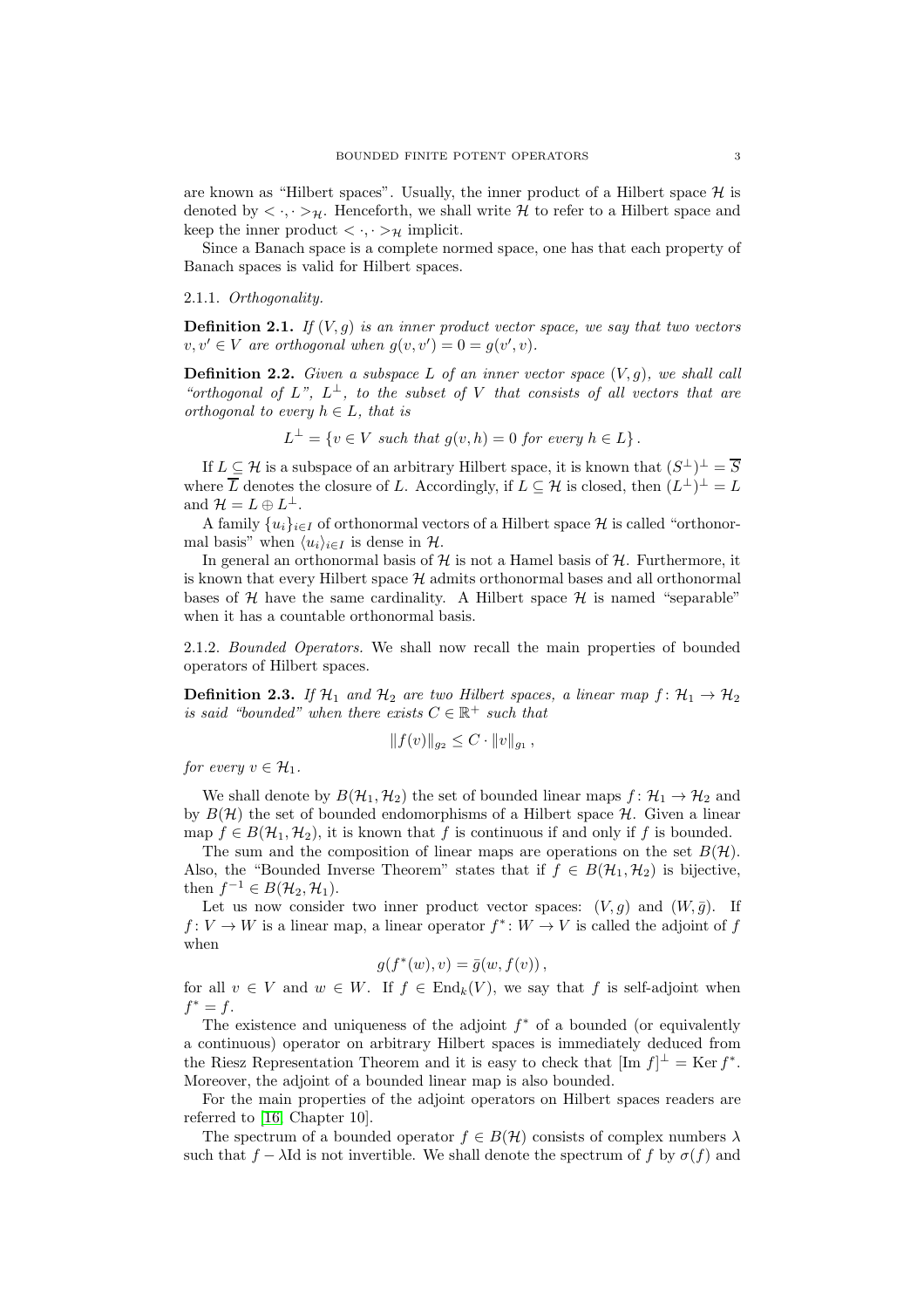it is clear that every eigenvalue of f is an element of  $\sigma(f)$ . It is known that it is possible that an element of  $\sigma(f)$  is not an eigenvalue.

<span id="page-3-1"></span>**Definition 2.4.** Given a Hilbert space  $H$ , a bounded operator  $f \in B(H)$  is compact if for every bounded sequence  $\{h_n\}_{n\in\mathbb{N}}\subset\mathcal{H}$ , the sequence  $\{f(h_n)\}_{n\in\mathbb{N}}$  has a convergent subsequence. We say that  $f$  is quasi-compact if  $f^n$  is compact for same  $n \in \mathbb{N}$ .

If H is an infinite-dimensional Hilbert space, and operator  $f \in \text{End}_{\mathbb{C}}(\mathcal{H})$  is compact if, for every  $h \in \mathcal{H}$ , it can be written in the form

$$
f(h) = \sum_{n \in \mathbb{N}} \gamma_n < v_n, h > \mathcal{H} \cdot u_n
$$

where  $\{u_n\}_{n\in\mathbb{N}}$  and  $\{v_n\}_{n\in\mathbb{N}}$  are orthonormal bases of H and  $\{\gamma_n\}_{n\in\mathbb{N}}$  is a convergent sequence of positive numbers with limit zero.

We shall denote by  $C(\mathcal{H})$  the set of compact operators on a Hilbert space that is a two-sided ideal of  $B(\mathcal{H})$ .

<span id="page-3-0"></span>**Definition 2.5.** A compact operator  $f \in C(\mathcal{H})$  is of trace class when

$$
\sum_{i\geq 1}\lambda_i(f)<\infty
$$

where  $\{\lambda_i(f)\}\$ is the listing of all non-zero eigenvalues of f, counted up to algebraic multiplicity.

The space of trace class operators on an arbitrary Hilbert space  $\mathcal H$  is also an ideal of  $B(\mathcal{H})$  and it will be denoted by  $T(\mathcal{H})$ . Every bounded finite rank endomorphism of a Hilbert space is of trace class.

If H is an arbitrary Hilbert space and  $\{u_i\}_{i\in I}$  is an orthonormal basis of H, the trace of a trace class operator  $f \in B(H)$  is defined by the expression

<span id="page-3-2"></span>
$$
\text{Tr}(f) = \sum_{i \in I} < f(u_i), u_i > \mathcal{H} \; .
$$

It is known that  $\text{Tr}(f)$  is independent of the choice of the orthonormal basis made, and, with the notation of Definition [2.5,](#page-3-0) V. B. Lidskii shows in [\[10\]](#page-17-12) that

(2.1) 
$$
\operatorname{Tr}(f) = \sum_{i \geq 1} \lambda_i(f) \in \mathbb{C}.
$$

<span id="page-3-3"></span>2.1.3. The Leray Trace. Let V be an arbitrary k-space and  $f \in \text{End}_k(V)$ . If we write

$$
N(f) = \bigcup_{s=1}^{\infty} \text{Ker } f^s,
$$

since  $N(f)$  is an f-invariant subspace of V, we can consider the endomorphism  $\tilde{f} \in \text{End}_k(V/N(f))$  induced by f.

Now, when  $E_f = V/N(f)$  is a finite-dimensional k-vector space, according to the statements of [\[9,](#page-17-13) Section 1] the "Leray trace"  $\text{Tr}_V^L$  is defined by

$$
\text{Tr}_V^L(f) = \text{Tr}_{E_f}(\tilde{f}),
$$

where  $\text{Tr}_{E_f}$  is the usual trace of an endomorphism on  $E_f$ .

If  $V' \subset V$  is a f-invariant subspace,  $f' = f_{|_{V'}}$  and  $f''$  is the induced linear map on  $V/V'$ , the Leray trace satisfies that

$$
\text{Tr}_V^L(f) = \text{Tr}_{V'}^L(f') + \text{Tr}_{V/V'}^L(f'').
$$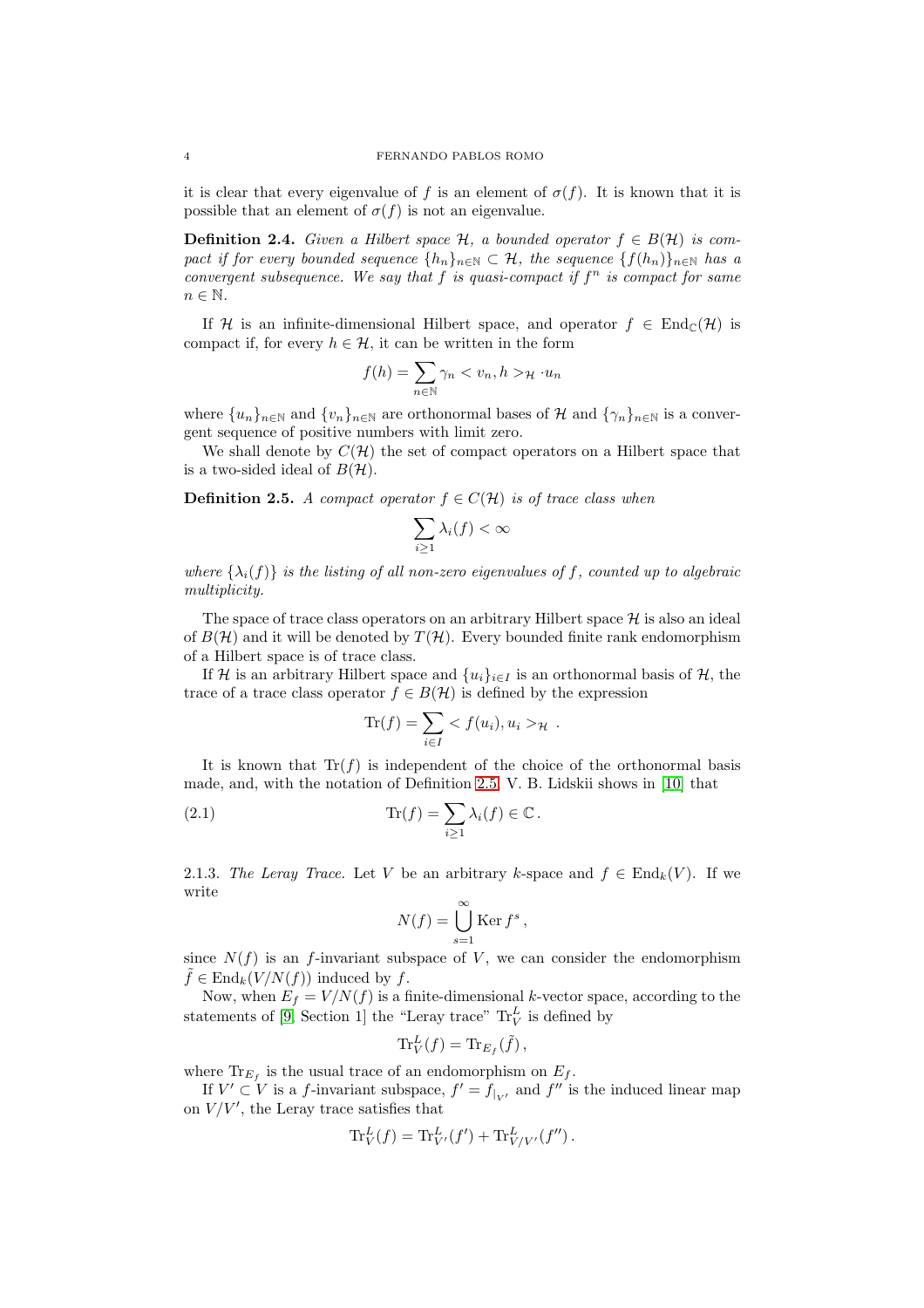2.1.4. Riesz Operators.

Let  $E$  be a complex Banach space and let  $T$  be a bounded operator on  $E$ .

<span id="page-4-0"></span>**Definition 2.6.** [\[7,](#page-17-14) Definition 3.1] We say that  $\lambda \in \sigma(T)$  is a "Riesz point" for T if E is a direct sum

$$
E = N(\lambda) \oplus F(\lambda)
$$

where:

- (1)  $E(\lambda)$  and  $F(\lambda)$  are T-invariant linear subspaces of E;
- (2)  $N(\lambda)$  is finite dimensional;
- (3)  $F(\lambda)$  is closed;
- (4)  $T \lambda Id$  is nilpotent on  $N(\lambda)$ ;
- (5)  $T \lambda Id$  is a homeomorphism of  $F(\lambda)$ .

**Definition 2.7.** [\[7,](#page-17-14) Definition 3.2] A bounded operator T on a complex Banach space is a "Riesz operator" if every non-zero point of its spectrum is a Riesz point.

According to [\[20,](#page-18-1) Theorem 2.1], it is known that if  $\lambda$  is a non-zero Riesz point of  $\sigma(T)$  then  $\lambda$  is isolated in  $\sigma(T)$ .

**Definition 2.8.** We say that a bounded operator  $T$  on a complex Banach space is "quasinilpotent" when  $\sigma(T) = \{0\}.$ 

The fully decomposition of a Riesz operator introduced by T. T. West in [\[21\]](#page-18-2) is

<span id="page-4-1"></span>**Definition 2.9.** If  $T$  is a Riesz operator on a Banach space  $E, T$  is said to be "fully decomposable" if  $T = T_c + T_Q$ , where  $T_c$  is a compact operator,  $T_Q$  is quasinilpotent and  $T_C \circ T_Q = T_Q \circ T_C = 0$ .

A decomposition  $T = T_c + T_o$  is known as "West decomposition of T".

Moreover, it follows from [\[7,](#page-17-14) Theorem 3.8] that for every Riesz operator  $T$  on a Hilbert space H then  $T = T_c + T_Q$ , where  $T_c$  is a compact operator,  $T_Q$  is quasinilpotent,  $T_c$  is normal, that is  $\sigma(T) = \sigma(T_c)$ , and the non-zero eigenvalues of T and  $T_c$  have the same algebraic multiplicities.

<span id="page-4-2"></span>**Definition 2.10.** [\[7,](#page-17-14) Definition 4.6] Suppose that  $T$  is a Riesz operator on a Hilbert space H and  $T = T_c + T_q$  is a West decomposition of T. If  $T_c$  is of trace class then we say that  $T$  is of Riesz trace class and we define

$$
\operatorname{Tr}^R_{\mathcal{H}}(T) = \operatorname{Tr}(T_C),
$$

where  $\text{Tr}(T_c)$  is the trace of the trace class operator  $T_c$ .

Moreover, if T is Riesz trace class operator on a Hilbert space  $H$ , according to the statements of [\[7,](#page-17-14) Section 4], the trace  $\text{Tr}^R_{\mathcal{H}}(T)$  satisfies the following properties:

- (1) the listing  $\{\lambda_i(T)\}_{i\in I}$  of the non-zero eigenvalues of T, repeated according to multiplicity, is finite and  $\text{Tr}^R_{\mathcal{H}}(T) = \sum \lambda_i(T);$
- (2) if f is a bounded map on  $\mathcal H$  with a bounded inverse, then

$$
\mathrm{Tr}^R_{\mathcal{H}}(T) = \mathrm{Tr}^R_{\mathcal{H}}(f \circ T \circ f^{-1});
$$

- (3) if  $T^*$  is the adjoint of T, then  $T^*$  is Riesz trace class and  $\text{Tr}^R_{\mathcal{H}}(T) = \text{Tr}^R_{\mathcal{H}}(T^*)$ ;
- (4) if g is a bounded operator on H such that  $g \circ T = T \circ g$ , then  $g \circ T$  and  $T \circ g$  are of Riesz trace class en  $\text{Tr}^R_{\mathcal{H}}(g \circ T) = \text{Tr}^R_{\mathcal{H}}(T \circ g)$ .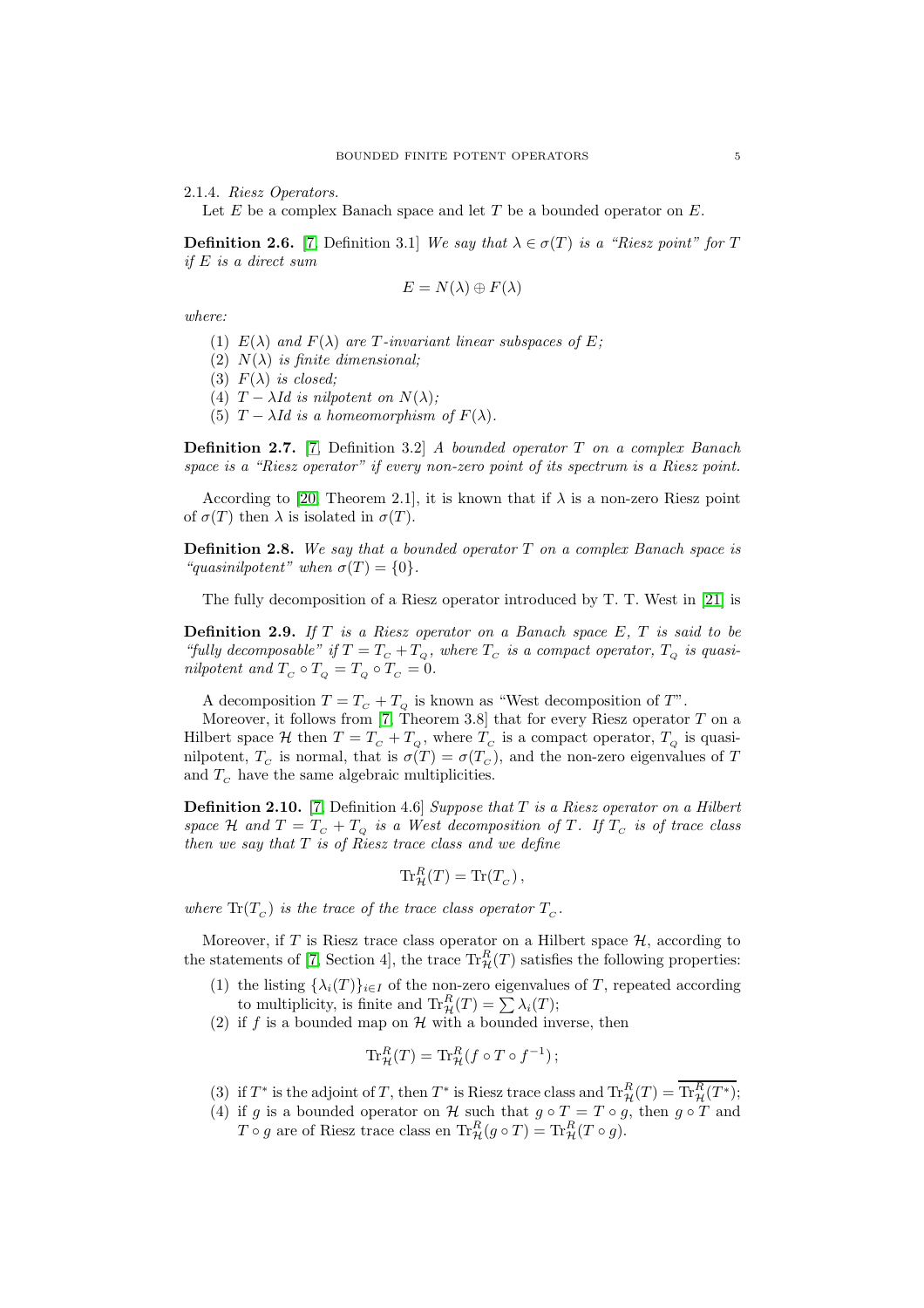2.2. Finite Potent Endomorphisms. Let  $k$  be an arbitrary field, and let  $V$  be a k-vector space.

Let us now consider an endomorphism  $\varphi$  of V. According to [\[19,](#page-17-0) page 149], we say that  $\varphi$  is "finite potent" if  $\varphi^n V$  is finite dimensional for some n.

In 2007 M. Argerami, F. Szechtman and R. Tifenbach showed in [\[1\]](#page-17-7) that an endomorphism  $\varphi$  is finite potent if and only if V admits a  $\varphi$ -invariant decomposition  $V = U_{\varphi} \oplus W_{\varphi}$  such that  $\varphi_{|_{U_{\varphi}}}$  is nilpotent,  $W_{\varphi}$  is finite dimensional, and  $\varphi_{|_{W_{\varphi}}}: W_{\varphi} \longrightarrow W_{\varphi}$  is an isomorphism.

Indeed, if  $k[x]$  is the algebra of polynomials in the variable x with coefficients in k, we may view V as an  $k[x]$ -module via  $\varphi$ , and the explicit definition of the above  $\varphi$ -invariant subspaces of V is:

•  $U_{\varphi} = \{v \in V \text{ such that } \varphi^m(v) = 0 \text{ for some m }\};$  $\bullet \ \ W_\varphi =$  $\int v \in V$  such that  $p(\varphi)(v) = 0$  for some  $p(x) \in k[x]$  relatively prime to x  $\mathcal{L}$ .

Note that if the annihilator polynomial of  $\varphi$  is  $x^m \cdot p(x)$  with  $(x, p(x)) = 1$ , then  $U_{\varphi} = \text{Ker}\,\varphi^m$  and  $W_{\varphi} = \text{Ker}\,p(\varphi)$ .

Hence, this decomposition is unique. We shall call this decomposition the  $\varphi$ invariant AST-decomposition of V .

Moreover, we shall call "index of  $\varphi$ ",  $i(\varphi)$ , to the nilpotent order of  $\varphi_{|_{U_{\varphi}}}$ , which coincides with the smaller  $n \in \mathbb{N}$  such that Im  $\varphi^n = W_{\varphi}$ . One has that  $i(\varphi) = 0$  if and only if V is a finite-dimensional vector space and  $\varphi$  is an automorphism.

<span id="page-5-0"></span>**Lemma 2.11.** If V is k-vector space,  $\varphi \in \text{End}_k(V)$  is a finite potent endomorphism with AST-decomposition  $V = W_{\varphi} \oplus U_{\varphi}$  and  $L \subset V$  is  $\varphi$ -invariant, then one has that:

- if  $\varphi_{|L} \in \text{Aut}_k(L)$ , then L is finite-dimensional and  $L \subseteq W_{\varphi}$ ;
- if  $\varphi_{|L}$  is nilpotent, then  $L \subseteq U_{\varphi}$ .

Proof. The statements are direct consequence of the uniqueness of the AST-decomposition of  $\varphi$ .

Basic examples of finite potent endomorphisms are all endomorphisms of a finitedimensional vector spaces and finite rank or nilpotent endomorphisms of infinitedimensional vector spaces.

**Definition 2.12.** For a finite potent endomorphism  $\varphi \in \text{End}_k(V)$ , a trace  $\text{Tr}_V(\varphi) \in$ k may be defined from the following properties:

- (1) if V is finite dimensional, then  $\text{Tr}_V(\varphi)$  is the ordinary trace;
- (2) if W is a subspace of V such that  $\varphi W \subset W$ , then

$$
\text{Tr}_V(\varphi) = \text{Tr}_W(\varphi) + \text{Tr}_{V/W}(\varphi);
$$

(3) if  $\varphi$  is nilpotent, then  $\text{Tr}_V(\varphi) = 0$ .

Usually,  $Tr_V$  is named "Tate's trace".

It is known that in general  $Tr_V$  is not linear; that is, it is possible to find finite potent endomorphisms  $\theta_1, \theta_2 \in \text{End}_k(V)$  such that

$$
\mathrm{Tr}_V(\theta_1 + \theta_2) \neq \mathrm{Tr}_V(\theta_1) + \mathrm{Tr}_V(\theta_2).
$$

For details readers are referred to [\[14\]](#page-17-15), [\[15\]](#page-17-16) and [\[19\]](#page-17-0).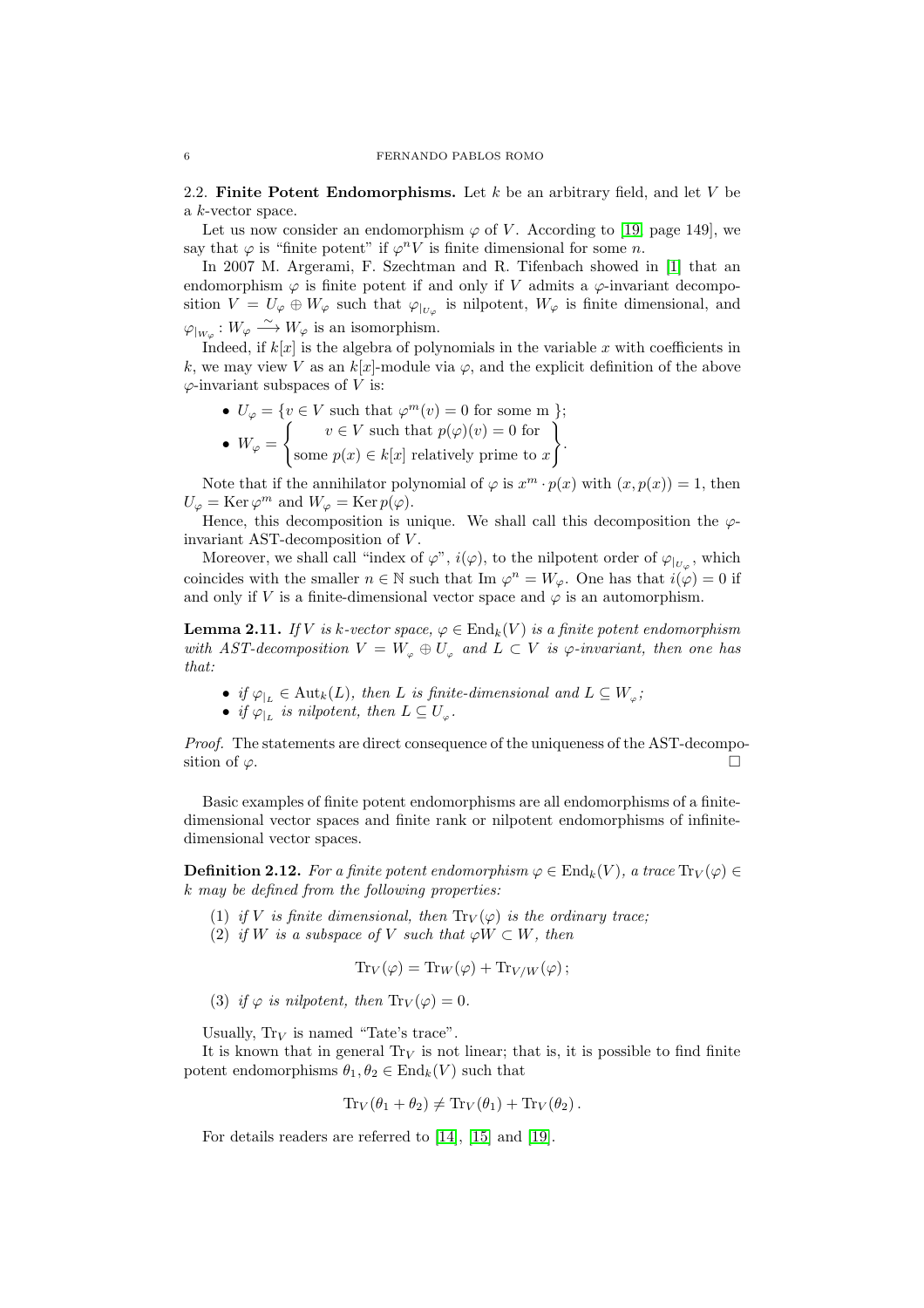2.3. Core-Nilpotent Decomposition of a Finite Potent Endomorphism. Let  $V$  be again an arbitrary  $k$ -vector space. Given a finite potent endomorphism  $\varphi \in \text{End}_k(V)$ , there exists a unique decomposition  $\varphi = \varphi_1 + \varphi_2$ , where  $\varphi_1, \varphi_2 \in$  $\text{End}_k(V)$  are finite potent endomorphisms satisfying that:

- $i(\varphi_1) \leq 1;$
- $\varphi_2$  is nilpotent;
- $\varphi_1 \circ \varphi_2 = \varphi_2 \circ \varphi_1 = 0.$

According to [\[11,](#page-17-8) Theorem 3.2], if  $\varphi^D$  is the Drazin inverse of  $\varphi$  offered in [\[13\]](#page-17-17), one has that  $\varphi_1 = \varphi \circ \varphi^D \circ \varphi$  is the core part of  $\varphi$ . Also,  $\varphi_2$  is named the nilpotent part of  $\varphi$  and one has that

$$
(2.2) \quad \varphi = \varphi_1 \Longleftrightarrow U_{\varphi} = \text{Ker}\,\varphi \Longleftrightarrow W_{\varphi} = \text{Im}\,\,\varphi \Longleftrightarrow (\varphi^D)^D = \varphi \Longleftrightarrow i(\varphi) \le 1.
$$

Moreover, if  $V = W_{\varphi} \oplus U_{\varphi}$  is the AST-decomposition of V induced by  $\varphi$ , then  $\varphi_1$  and  $\varphi_2$  are the unique linear maps such that:

<span id="page-6-1"></span>(2.3) 
$$
\varphi_1(v) = \begin{cases} \varphi(v) & \text{if } v \in W_{\varphi} \\ 0 & \text{if } v \in U_{\varphi} \end{cases} \quad \text{and} \quad \varphi_2(v) = \begin{cases} 0 & \text{if } v \in W_{\varphi} \\ \varphi(v) & \text{if } v \in U_{\varphi} \end{cases}
$$

#### 3. Bounded finite potent endomorphisms

<span id="page-6-0"></span>In this section we shall study the main properties of bounded finite potent endomorphisms on an arbitrary Hilbert space H.

Let us consider a finite potent endomorphism  $\varphi \in \text{End}_{\mathbb{C}}(\mathcal{H})$  with CN-decomposition  $\varphi = \varphi_1 + \varphi_2$ .

In general, a finite potent endomorphism is not bounded. In fact, there exist finite rank endomorphisms and nilpotent endomorphisms that are not bounded, as it is deduced from the following counter-example.

Let H be a separable Hilbert space with orthonormal basis  $\{u_i\}_{i\in\mathbb{N}}$  and let us consider the linear map  $f \in \text{End}_{k}(\mathcal{H})$  defined from the assignations

$$
f(u_i) = \begin{cases} 0 & \text{if } i = 1 \\ i \cdot u_1 & \text{if } i \ge 2 \end{cases}.
$$

One has that  $f$  is nilpotent of finite rank and it is not bounded.

Henceforth, we shall write  $B_{fp}(\mathcal{H})$  to refer to the set of bounded finite potent endomorphisms of an arbitrary Hilbert space H.

**Remark 3.1.** Let H be a separable Hilbert space with orthonormal basis  $\{u_i\}_{i\in\mathbb{N}}$ and let us consider  $\varphi, \varphi' \in B_{fp}(\mathcal{H})$ , defined from the assignations:

$$
\varphi(u_i) = \begin{cases} \frac{1}{i^2}u_{i+1} & \text{if } i \text{ is odd} \\ 0 & \text{if } i \text{ is even} \end{cases}
$$

and

$$
\varphi'(u_i) = \begin{cases} 0 & \text{if } i \text{ is odd} \\ \frac{1}{i^2}u_{i-1} & \text{if } i \text{ is even} \end{cases}.
$$

Bearing in mind that

$$
(\varphi + \varphi')(u_i) = \begin{cases} \frac{1}{i^2}u_{i+1} & \text{if } i \text{ is odd} \\ \frac{1}{i^2}u_{i-1} & \text{if } i \text{ is even} \end{cases}
$$

and

$$
(\varphi' \circ \varphi)(u_i) = \begin{cases} \frac{1}{i^2(i+1)^2} u_i & \text{if } i \text{ is odd} \\ 0 & \text{if } i \text{ is even} \end{cases}
$$

it is clear that  $\varphi + \varphi', \varphi' \circ \varphi \notin B_{fp}(\mathcal{H})$  and, therefore,  $B_{fp}(\mathcal{H})$  is not an ideal of  $B(H)$ .

.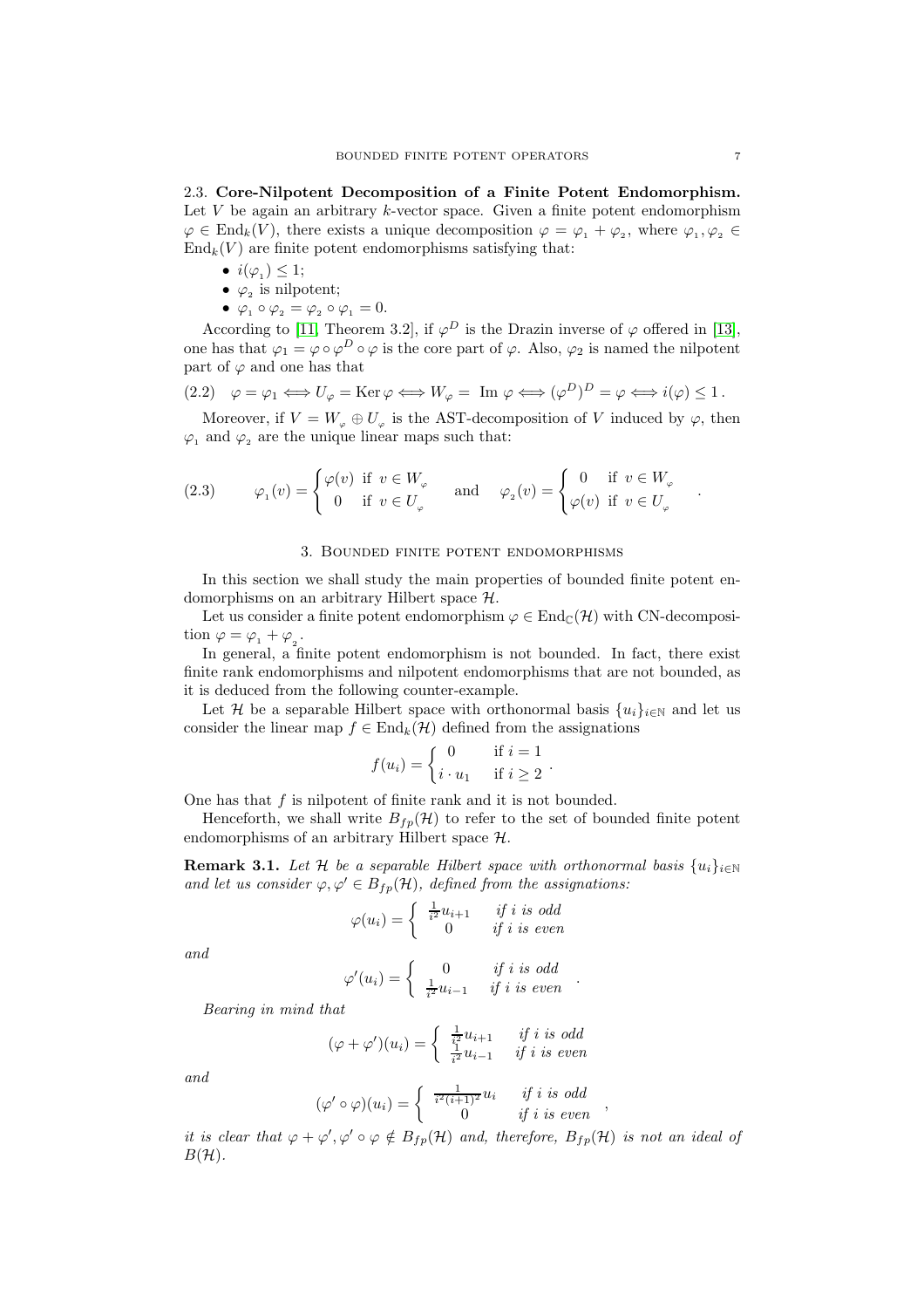<span id="page-7-0"></span>**Lemma 3.2.** Given a Hilbert space H with a decomposition  $\mathcal{H} = M \oplus N$ , where M and N are closed subspaces, and given an endomorphism  $f \in \text{End}_{\mathbb{C}}(\mathcal{H})$  such that  $f_{M} \in B(M, \mathcal{H})$ , then the linear operator  $f_{M} \in \text{End}_{\mathbb{C}}(\mathcal{H})$  defined as

$$
f_M(v) = \begin{cases} f(v) & \text{if } v \in M \\ 0 & \text{if } v \in N \end{cases}
$$

is bounded.

*Proof.* If we denote by  $\mathcal{P}_{M,N} \in \text{End}_{\mathbb{C}}(\mathcal{H})$  the oblique projection of H onto M along N, since  $f_M = f_{|M} \circ \mathcal{P}_{M,N}$  and  $\mathcal{P}_{M,N} \in B(\mathcal{H})$  because M and N are closed, then we conclude that  $f_M \in B(H)$ .

If V is an arbitrary Banach space, bearing in mind that the oblique projection  $\mathcal{P}_{MN} \in B(\mathcal{H})$  when  $V = M \oplus N$  with closed subspaces M and N, one has that Lemma [3.2](#page-7-0) hold for Banach spaces.

<span id="page-7-1"></span>**Lemma 3.3.** If H is a Hilbert space,  $f \in \text{End}_{\mathbb{C}}(\mathcal{H})$  and  $U \subseteq \mathcal{H}$  is a closed subspace of finite codimension such that  $f_{|U} = 0$ , then  $f \in B(H)$ .

*Proof.* Since U is closed, then  $\mathcal{H} = U \oplus U^{\perp}$ . Moreover, since U is of finite codimension, one has that  $U^{\perp}$  is finite-dimensional and there exists  $C_{U^{\perp}} \in \mathbb{R}^{+}$  such that

$$
||f(v)||_{\mathcal{H}} \leq C_{U^{\perp}} \cdot ||v||_{\mathcal{H}}
$$

for every  $v \in U^{\perp}$ .

Hence, given now  $h \in \mathcal{H}$ , such that  $h = v + u$  with  $v \in U^{\perp}$  and  $u \in U$ , and bearing in mind that  $||v||_{\mathcal{H}} \leq ||h||_{\mathcal{H}}$ , one has that

$$
||f(h)||_{\mathcal{H}} \le ||f(v)||_{\mathcal{H}} \le C_{U^{\perp}} \cdot ||v||_{\mathcal{H}} \le C_{U^{\perp}} \cdot ||h||_{\mathcal{H}},
$$

from where we deduce that f is bounded.  $\square$ 

<span id="page-7-2"></span>**Lemma 3.4.** If  $H$  is a Hilbert space and we consider a finite potent endomorphism  $\varphi \in \text{End}_{\mathbb{C}}(\mathcal{H})$  with CN-decomposition  $\varphi = \varphi_1 + \varphi_2$ , then  $\varphi_1 \in B_{fp}(\mathcal{H})$ .

*Proof.* Let  $\mathcal{H} = W_{\varphi} \oplus U_{\varphi}$  be the AST-decomposition induced by  $\varphi$ . If  $i(\varphi) = n$ , since  $U_{\varphi} = \text{Ker}\,\varphi^{n}$  and  $\varphi^{n}$  is bounded, we deduce that  $U_{\varphi}$  is a closed subspace of  $H$  of finite codimension.

Thus, bearing in mind the explicit expression of the finite potent endomorphism  $\varphi_1$  offered in [\(2.3\)](#page-6-1), the statement is immediately deduced from Lemma [3.3.](#page-7-1)  $\Box$ 

<span id="page-7-3"></span>Corollary 3.5. Given a Hilbert space H a a finite potent endomorphism  $\varphi \in$  $\text{End}_{\mathbb{C}}(\mathcal{H})$  with CN-decomposition  $\varphi = \varphi_1 + \varphi_2$ , then  $\varphi_1$  is a bounded finite rank operator on H.

*Proof.* Bearing in mind that  $\varphi_1$  is of finite rank because  $i(\varphi_1) \leq 1$ , the assertion is immediately deduced from Lemma [3.4.](#page-7-2)

**Lemma 3.6.** If  $H$  is a Hilbert space and we consider a finite potent endomorphism  $\varphi \in \text{End}_{\mathbb{C}}(\mathcal{H})$  with CN-decomposition  $\varphi = \varphi_1 + \varphi_2$ , then  $\varphi \in B_{fp}(\mathcal{H})$  if and only if  $\varphi_2 \in B_{fp}(\mathcal{H}).$ 

*Proof.* Bearing in mind that from Lemma [3.4](#page-7-2) we know that  $\varphi_1 \in B_{fp}$ , if  $\varphi_2 \in B_{fp}$  $B_{fp}(\mathcal{H})$ , since  $\varphi = \varphi_1 + \varphi_2$ , then  $\varphi \in B_{fp}(\mathcal{H})$ .

Conversely, if  $\varphi \in B_{fp}(\mathcal{H})$ , from Lemma [3.4,](#page-7-2) we know that  $\varphi_1 \in B_{fp}(\mathcal{H})$ . Accordingly, we have that the finite potent endomorphism  $\varphi_2 \in B_{fp}(\mathcal{H})$  because  $\varphi_2 = \varphi - \varphi_1$  and the claim is proved.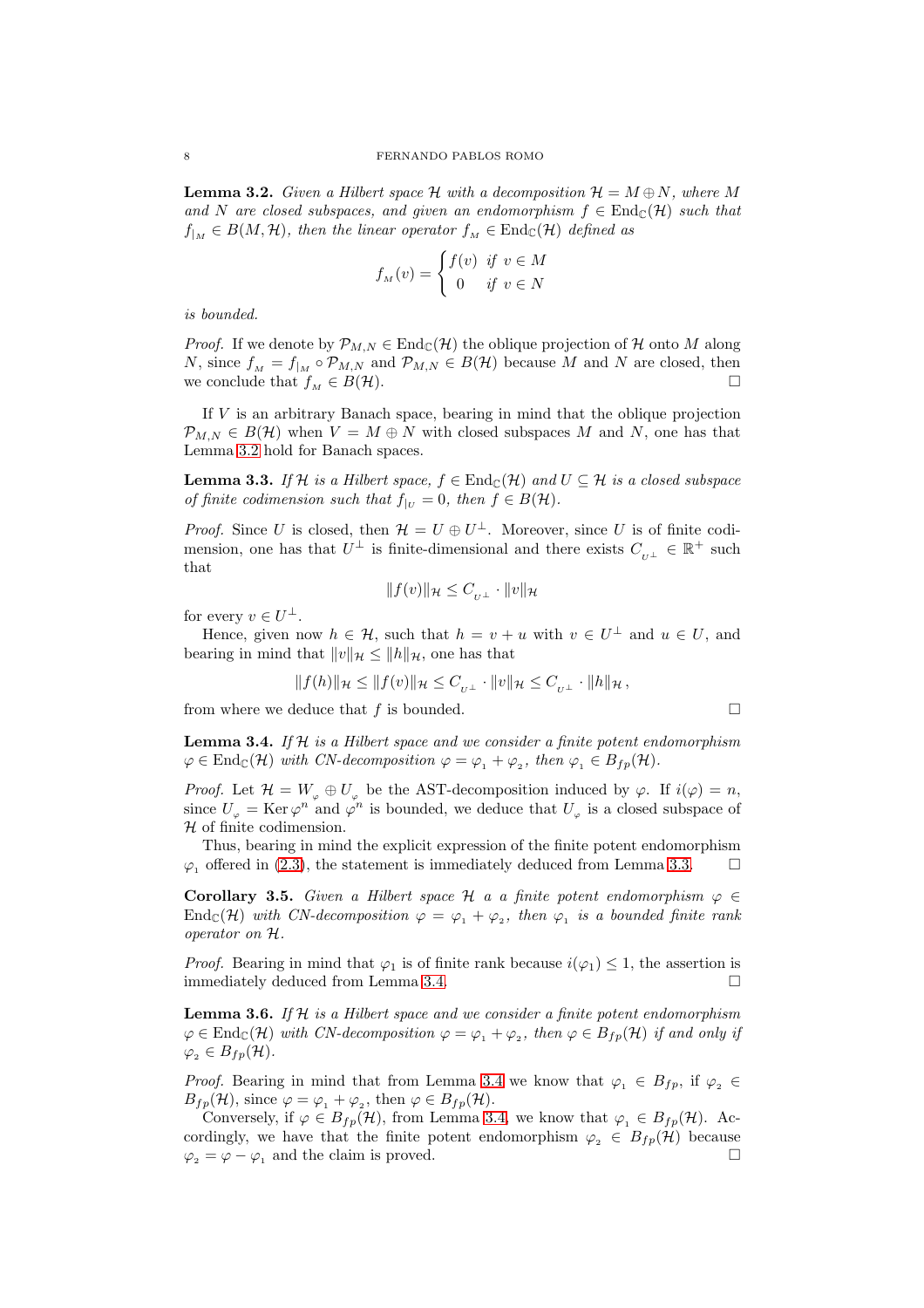<span id="page-8-0"></span>Theorem 3.7 (Characterization of bounded finite potent endomorphisms). Given a Hilbert space H and an endomorphism  $\varphi \in \text{End}_{\mathbb{C}}(\mathcal{H})$ , then the following conditions are equivalent:

- (1)  $\varphi \in B_{fp}(\mathcal{H});$
- (2) H admits a decomposition  $\mathcal{H} = W_{\varphi} \oplus U_{\varphi}$  where  $W_{\varphi}$  and  $U_{\varphi}$  are closed  $\varphi$ -invariant subspaces of  ${\cal H},\ W_\varphi$  is finite-dimensional,  $\varphi_{|_{W_\varphi}}$  is an homeomorphism of  $W_{\varphi}$  and  $\varphi_{|_{U_{\varphi}}}$  is a bounded nilpotent operator.
- (3)  $\varphi$  has a decomposition  $\varphi = \psi + \phi$ , where  $\psi$  is a bounded finite rank operator,  $\phi$  is a bounded nilpotent operator and  $\psi \circ \phi = \phi \circ \psi = 0$ .

*Proof.* 1)  $\implies$  2) If  $\varphi \in B_{fp}(\mathcal{H}), a_{\varphi}(x) = x^n p(x)$  is the annihilator polynomial of  $\varphi$  and we consider the AST-decomposition of  $\mathcal{H} = W_{\varphi} \oplus U_{\varphi}$  determined by  $\varphi$ , we have that:

- $W_{\varphi} = \text{Ker } p(\varphi)$  is finite-dimensional,  $\varphi$ -invariant and closed;
- $U_{\varphi} = \text{Ker}\,\varphi^n$  is  $\varphi$ -invariant and closed;
- $\varphi_{|_{W_{\varphi}}}$  and  $\varphi_{|_{U_{\varphi}}}$  are bounded because the restriction of a bounded operator to a closed subspace is also bounded;
- from the Bounded Inverse Theorem, since  $\varphi_{|_{W_{\varphi}}} \in Aut_{\mathbb{C}}(W_{\varphi}),$  then  $\varphi_{|_{W_{\varphi}}}$  is an homeomorphism of  $W_{\varphi}$ .

2) ⇒ 3) If H admits a decomposition  $\mathcal{H} = W_{\varphi} \oplus U_{\varphi}$  satisfying the conditions of the second paragraph of this theorem, if we denote  $\psi = \varphi_{W_{\varphi}}$  and  $\phi = \varphi_{U_{\varphi}}$  with

$$
\varphi_{W_{\varphi}}(v) = \begin{cases} \varphi(v) & \text{if } v \in W_{\varphi} \\ 0 & \text{if } v \in U_{\varphi} \end{cases} \quad \text{and} \quad \varphi_{U_{\varphi}}(v) = \begin{cases} \varphi(v) & \text{if } v \in U_{\varphi} \\ 0 & \text{if } v \in W_{\varphi} \end{cases}
$$

from Lemma [3.2](#page-7-0) we have that  $\psi$  and  $\phi$  are bounded and, clearly,  $\psi$  is of finite rack and  $\phi$  is nilpotent.

3)  $\implies$  1) Let us now assume that  $\varphi$  has a decomposition  $\varphi = \psi + \phi$ , where  $\psi$  is a bounded finite rank operator,  $\phi$  is a bounded nilpotent operator and

$$
\psi \circ \phi = \phi \circ \psi = 0.
$$

From this decomposition, one immediately has that  $\varphi \in B(\mathcal{H})$  and, since  $\varphi^n =$  $\psi^n$  for  $n >> 0$ , we deduce that  $\varphi \in B_{fp}(\mathcal{H})$ .

From the uniqueness of the CN-decomposition  $\varphi = \varphi_1 + \varphi_2$  proved in [\[11,](#page-17-8) Theorem 3.2, if  $\varphi = \psi + \phi$  as in Theorem [3.7,](#page-8-0) one has that  $\psi = \varphi_1$  and  $\phi = \varphi_2$ .

Recall now that the "Invariant Subspace Problem" is referred to give an answer to the following question: is there a  $T$ -invariant non-trivial closed subspace of  $E$ , if  $T$  is a bounded operator on a complex Banach space  $E$ ?

<span id="page-8-1"></span>**Proposition 3.8.** If H is an infinite-dimensional Hilbert space and  $\varphi \in B_{fp}(\mathcal{H})$ with  $i(\varphi) \geq 2$ , then we have an affirmative answer to the Invariant Subspace Problem for  $\varphi$ . Moreover, if  $\hat{\varphi} \in B_{fp}(\mathcal{H})$  with  $i(\hat{\varphi}) = 1$ , then  $\hat{\varphi}$  gives an affirmative answer to the Invariant Subspace Problem if and only if  $\hat{\varphi}$  is not nilpotent.

*Proof.* Let  $\mathcal{H} = W_{\varphi} \oplus U_{\varphi}$  is the AST-decomposition induced by  $\varphi \in B_{fp}(\mathcal{H})$  with  $i(\varphi) \geq 1$ . If  $\varphi$  is not nilpotent, one has that  $W_{\varphi}$  is a  $\varphi$ -invariant non-trivial closed subspace of  $H$ .

Let us now consider a bounded nilpotent endomorphism  $\tilde{\varphi}$  with  $i(\tilde{\varphi}) = r > 2$ . In this case, we have that  $\text{Ker }\tilde{\varphi}^{r-1}$  is a  $\tilde{\varphi}$ -invariant non-trivial closed subspace of  $\mathcal{H}.$ 

Finally, if  $\hat{\varphi} \in B_{fp}(\mathcal{H})$  is a nilpotent endomorphism with  $i(\hat{\varphi}) = 1$ , one has that  $\mathcal{H} = \text{Ker }\hat{\varphi}$  and it is clear that the unique  $\hat{\varphi}$ -invariant subspace is  $\{0\}.$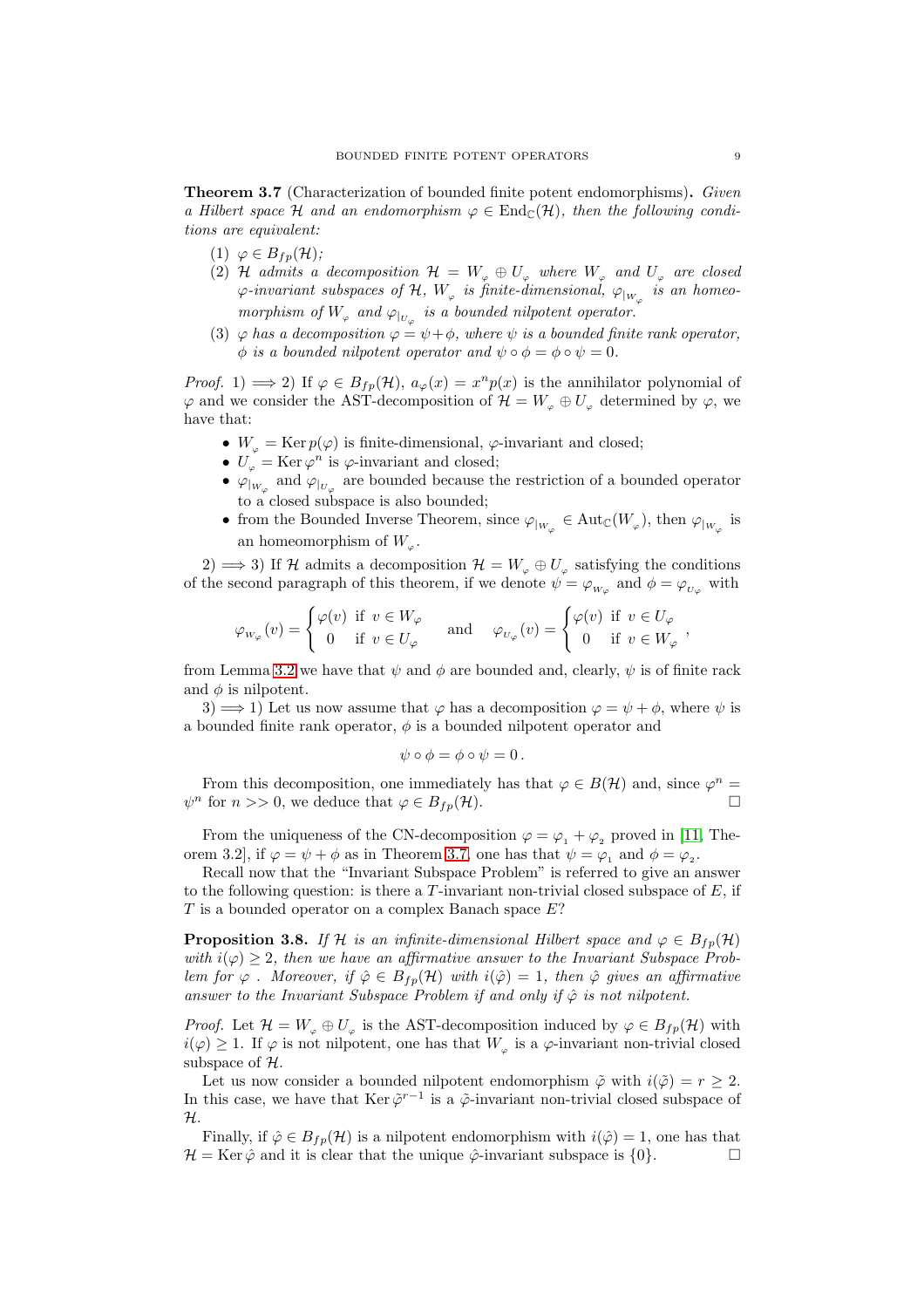Our task is now to study compact finite potent endomorphisms on arbitrary Hilbert spaces.

Firstly, it is known that bounded finite rank endomorphisms of Hilbert spaces are compact but, in general, a bounded nilpotent endomorphism of a Hilbert space is not compact. An easy counter-example is the following: if  $H$  is a separable Hilbert space and  $\{u_i\}_{i\in\mathbb{N}}$  is an orthonormal basis of  $\mathcal{H}$ , then the linear operator  $f \in B_{fp}(\mathcal{H})$  determined by the conditions

$$
f(u_i) = \begin{cases} u_{i+1} & \text{if } i \text{ is odd} \\ 0 & \text{if } i \text{ is even} \end{cases}
$$

is nilpotent and it is clear that it is not compact.

<span id="page-9-0"></span>**Proposition 3.9.** If H is a Hilbert space and we consider  $\varphi \in B_{fp}(\mathcal{H})$  with CNdecomposition  $\varphi = \varphi_1 + \varphi_2$ , then  $\varphi \in C(\mathcal{H})$  if and only if  $\varphi_2 \in C(\mathcal{H})$ .

*Proof.* Since we know from Corollary [3.5](#page-7-3) that  $\varphi_1$  is a bounded finite rank operator of H, then  $\varphi_1 \in C(H)$  and we conclude bearing in mind that  $C(H)$  is an ideal of  $B(\mathcal{H})$ .

<span id="page-9-1"></span>**Corollary 3.10.** Given a Hilbert space  $\mathcal{H}$  and  $\varphi$  is a bounded finite rank operator of H with  $i(\varphi) < 1$ , then  $\varphi \in C(H)$ .

*Proof.* This statement is a direct consequence of Proposition [3.9](#page-9-0) because  $i(\varphi) \leq 1$ if and only if  $\varphi = \varphi_1$ .

Lemma 3.11. Every bounded finite potent endomorphism on a Hilbert space is quasi-compact.

*Proof.* Bearing in mind Definition [2.4,](#page-3-1) since  $\varphi^n = (\varphi_1)^n$  for every  $n \geq i(\varphi)$ , the claim follows from Corollary [3.10.](#page-9-1)

We shall now study the spectrum of a finite potent bounded endomorphism.

<span id="page-9-2"></span>**Lemma 3.12.** Given a Hilbert space H and an endomorphism  $\varphi \in B_{fp}(\mathcal{H})$  with AST-decomposition  $\mathcal{H} = W_{\varphi} \oplus U_{\varphi}$  induced by  $\varphi$ , then a non-zero  $\lambda \in \mathbb{C}$  is an eigenvalue of  $\varphi$  if and only if  $\lambda$  is an eigenvalue of  $\varphi_{|_{W_{\varphi}}}$ .

*Proof.* It is clear that if  $\lambda$  is an eigenvalue of  $\varphi_{|_{W_{\varphi}}}$  then  $\lambda$  is also an eigenvalue of  $\varphi$ .

Conversely, let us assume that  $\lambda$  is an eigenvalue of  $\varphi$  and let us consider a non-zero vector  $v \in V$  such that  $\varphi(v) = \lambda \cdot v$ .

Thus, since  $\langle v \rangle$  satisfies that  $\varphi_{|\langle v \rangle} \in \text{Aut}_{\mathbb{C}}(\langle v \rangle)$ , from Lemma [2.11](#page-5-0) one deduces that  $v \in W_{\varphi}$  and, therefore,  $\lambda$  is an eigenvalue of  $\varphi_{|_{W_{\varphi}}}$ . — Первый профессиональный профессиональный профессиональный профессиональный профессиональный профессиональн<br>В собстановки профессиональный профессиональный профессиональный профессиональный профессиональный профессиона

**Lemma 3.13.** If H is a Hilbert space and we consider  $\varphi \in B_{fp}(\mathcal{H})$  with CNdecomposition  $\varphi = \varphi_1 + \varphi_2$ , then  $\lambda \in \mathbb{C}$  is an eigenvalue of  $\varphi$  if and only if  $\lambda$  is an eigenvalue of  $\varphi_1$ .

*Proof.* Bearing in mind the explicit expression of  $\varphi_1$  offered in [\(2.3\)](#page-6-1), the claim is immediately deduced from Lemma [3.12.](#page-9-2)

<span id="page-9-3"></span>**Proposition 3.14.** If H is a Hilbert space,  $\varphi \in B_{fp}(\varphi)$  and  $\mathcal{H} = W_{\varphi} \oplus U_{\varphi}$  is the AST-decomposition determined by  $\varphi$ , one has that the spectrum of  $\varphi$  is:

- $\sigma(\varphi) = {\lambda_1, \ldots, \lambda_n}$  when  $i(\varphi) = 0$ ;
- $\sigma(\varphi) = \{0, \lambda_1, \ldots, \lambda_n\}$  when  $i(\varphi) \geq 1$ ,

where  $\{\lambda_1,\ldots,\lambda_n\}$  are the eigenvalues of  $\varphi_{|_{W_{\varphi}}}$ .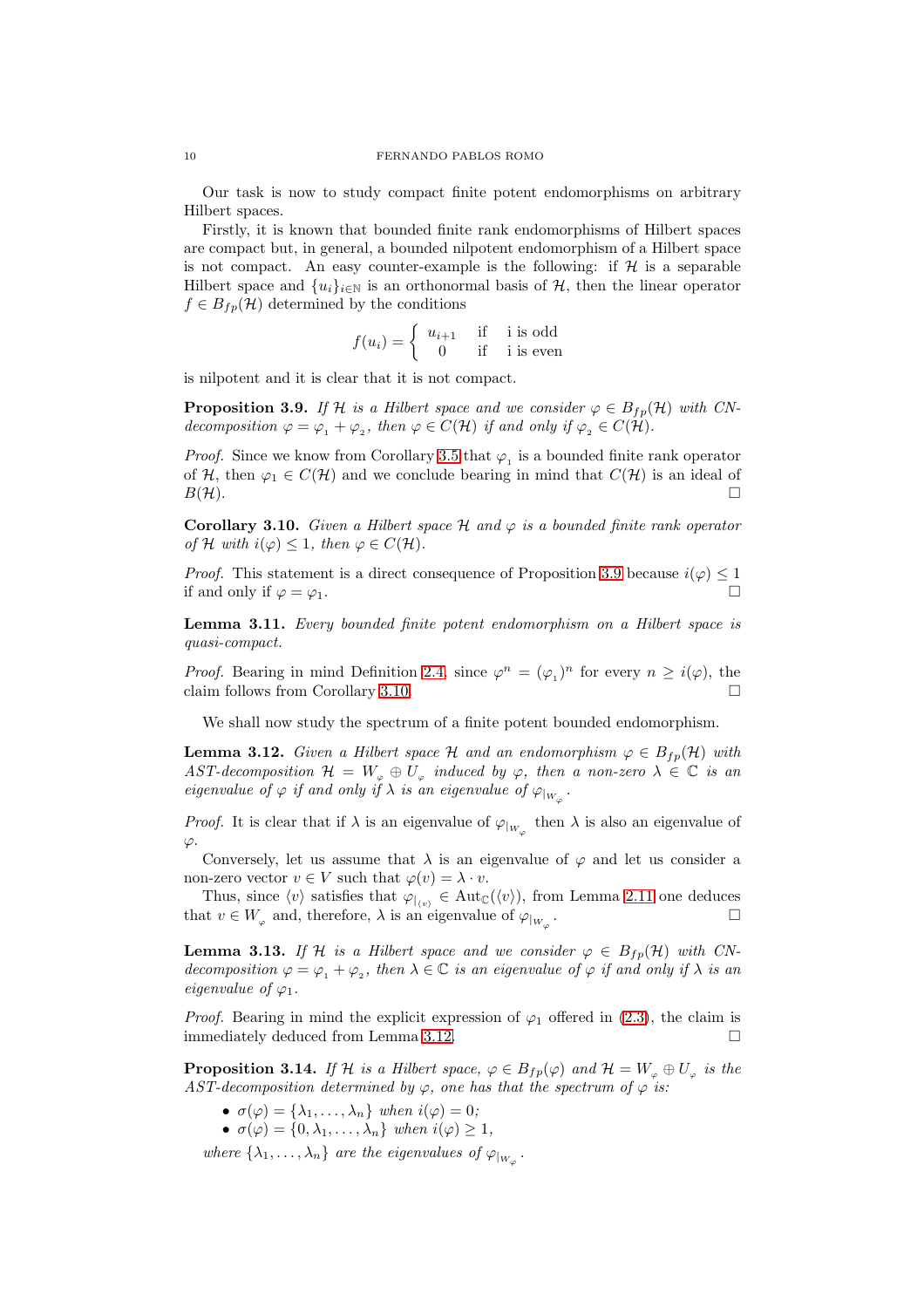*Proof.* Recalling that  $i(\varphi) = 0$  if and only if H is finite-dimensional and  $\varphi \in$ Aut<sub>C</sub>(H), it is clear that the spectrum of  $\varphi$  coincides with the set of eigenvalues of  $\varphi$  because, in this case,  $\mathcal{H} = W_{\varphi}$ .

Let us assume that  $i(\varphi) \geq 1$ . Then, if we consider a non-zero  $\lambda \in \mathbb{C}$  such that  $\lambda$ is not an eigenvalue of  $\varphi_{|_{W_{\varphi}}}$ , since  $W_{\varphi}$  and  $U_{\varphi}$  are invariants under the action of  $\varphi$ , one has that  $\lambda \cdot \text{Id} - \varphi_{|_{W_{\varphi}}} \in \text{Aut}_{\mathbb{C}}(W_{\varphi})$  and  $\lambda \cdot \text{Id} - \varphi_{|_{U_{\varphi}}} \in \text{Aut}_{\mathbb{C}}(U_{\varphi}),$  from where we deduce that  $\lambda \cdot \text{Id} - \varphi$  is invertible.

Hence, bearing in mind that  $\varphi$  is not invertible when  $i(\varphi) \geq 1$  and the same holds for  $\lambda_i \cdot \text{Id} - \varphi$  for each eigenvalue  $\lambda_i$  of  $\varphi_{|_{W_{\varphi}}}$ , the statement is proved.  $\square$ 

A direct consequence of this proposition is:

<span id="page-10-1"></span>**Corollary 3.15.** If H is a Hilbert space and we consider  $\varphi \in B_{fp}(\mathcal{H})$  with CNdecomposition  $\varphi = \varphi_1 + \varphi_2$ , then  $\sigma(\varphi) = \sigma(\varphi_1)$ .

Moreover, one has that:

**Lemma 3.16.** If H is a Hilbert space and we consider  $\varphi \in B_{fp}(\mathcal{H})$ , then the spectrum satisfies the following properties:

- (1)  $\sigma(\varphi)$  is finite;
- (2)  $\lambda \in \sigma(\varphi)$  if and only if  $\lambda$  is an eigenvalue of  $\varphi$ ;
- (3)  $\dim_{\mathbb{C}} \text{Ker}(\varphi \lambda Id) < \infty$  for every  $0 \neq \lambda \in \sigma(\varphi)$ .

*Proof.* The assertions follows from Lemma [3.12](#page-9-2) and Proposition [3.14.](#page-9-3)

<span id="page-10-2"></span>**Lemma 3.17.** If H is a Hilbert space,  $\varphi \in B_{fp}(\mathcal{H})$  and  $0 \neq \lambda \in \sigma(\varphi)$ , then the algebraic multiplicity of  $\lambda$  as an eigenvalue of  $\varphi_1$  coincides with the algebraic multiplicity of  $\lambda$  as an eigenvalue of  $\varphi_{|_{W_{\varphi}}}$ .

*Proof.* For every non-zero  $\lambda \in \mathbb{C}$  and for each  $n \in \mathbb{N}$ , since Ker  $(\varphi - \lambda \mathrm{Id})^n \subseteq W_{\varphi}$ , one has that

$$
\operatorname{Ker}(\varphi - \lambda \mathrm{Id})^n = \operatorname{Ker}(\varphi_{|_{W_{\varphi}}} - \lambda \mathrm{Id})^n,
$$

from where the claim is proved.  $\square$ 

If  $\varphi \in B_{fp}(\mathcal{H})$  and  $\{\lambda_i(\varphi)\}\$ is the listing of all non-zero eigenvalues of  $\varphi$ , counted up to algebraic multiplicity, then  $\#\{\lambda_i(\varphi)\} = \dim_{\mathbb{C}} W_{\varphi}$ .

<span id="page-10-0"></span>Proposition 3.18. Every bounded finite potent endomorphism on a Hilbert space is a Riesz operator.

*Proof.* Let H be a Hilbert space and let us consider  $\varphi \in B_{fn}(\mathcal{H})$ .

We shall check that every non-zero  $\lambda \in \sigma(\varphi)$  satisfies the conditions of a Riesz point given in Definition [2.6.](#page-4-0)

If  $a_{\varphi}(x)$  is the annihilator polynomial of  $\varphi$ , from Proposition [3.14](#page-9-3) we have that

$$
a_{\varphi}(x) = (x - \lambda)^s \cdot p_{\lambda}(x)
$$

with  $(x - \lambda, p_\lambda(x)) = 1$ , and we can write  $N(\lambda) = \text{Ker}(\varphi - \lambda \text{Id})^s$  and  $F(\lambda) =$ Ker  $p_{\lambda}(\varphi)$ .

It is clear that  $N(\lambda)$  and  $F(\lambda)$  are  $\varphi$ -invariant subspaces of  $\mathcal{H}$ .

Let  $\mathcal{H} = W_{\varphi} \oplus U_{\varphi}$  be the AST-decomposition of H determined by  $\varphi$ . Since  $N(\lambda) \subseteq W_{\varphi}$ , then  $N(\lambda)$  is finite dimensional. Moreover, bearing in mind that  $p_{\lambda}(\varphi)$  is a bounded operator, one has that  $F(\lambda) = \text{Ker } p_{\lambda}(\varphi)$  is a closed subspace of H.

Finally, since  $\varphi - \lambda \text{Id}$  is clearly nilpotent in  $N(\lambda)$  and is invertible in  $F(\lambda)$ , it follows from the Bounded Inverse Theorem that  $\varphi - \lambda \text{Id}$  is an homeomorphism of  $F(\lambda)$ , from where the proof is concluded.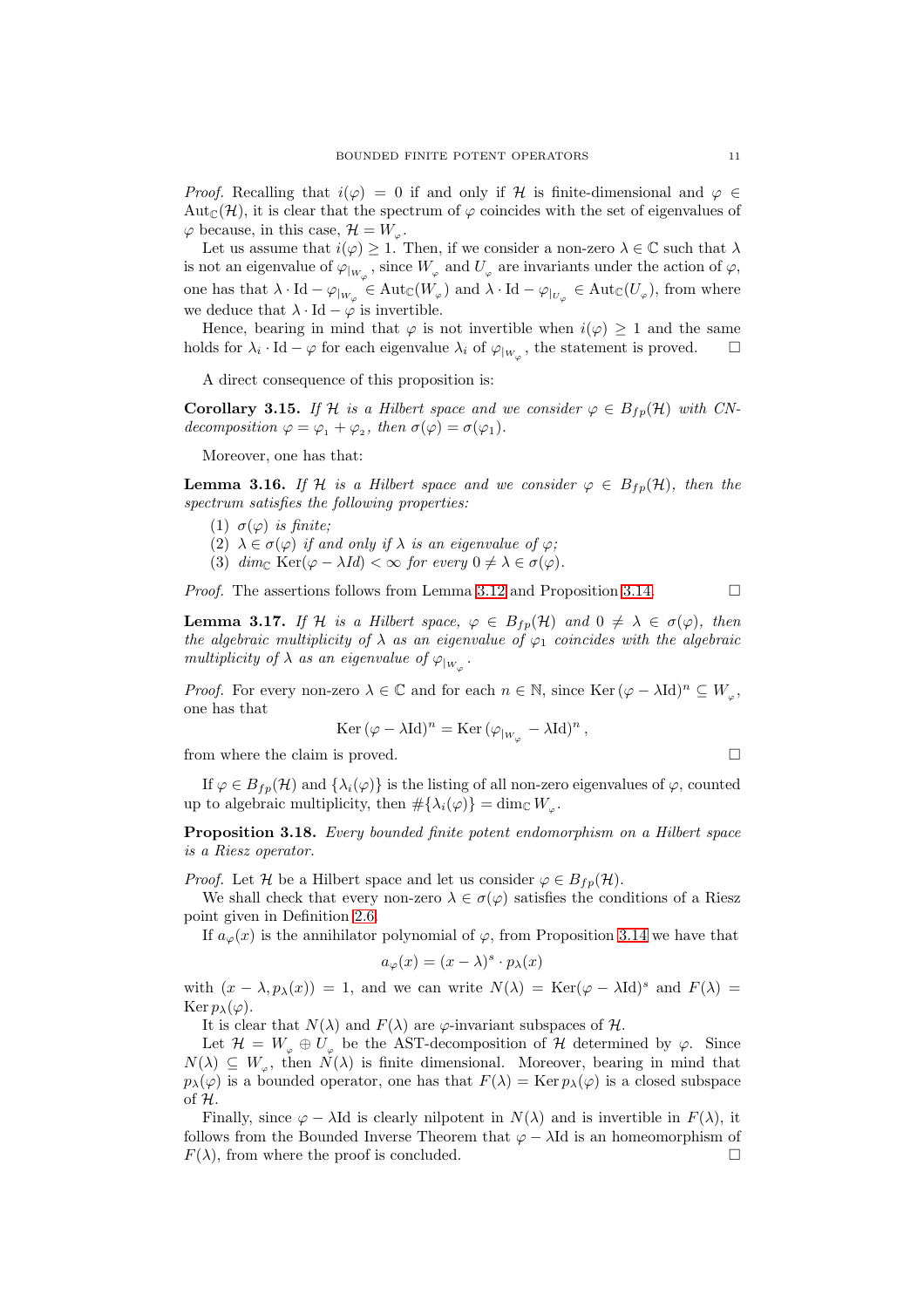<span id="page-11-1"></span>**Lemma 3.19.** If H is a Hilbert space and  $\varphi \in B_{fp}(\mathcal{H})$ , then the CN-decomposition  $\varphi = \varphi_1 + \varphi_2$  is a West decomposition of  $\varphi$  (Definition [2.9\)](#page-4-1).

*Proof.* Since  $\varphi_1$  is compact and  $\varphi_2$  is nilpotent and, therefore, quasi-nilpotent, the CN-decomposition satisfies the conditions of Definition [2.9](#page-4-1) and the claim is  $\Box$ 

<span id="page-11-0"></span>Theorem 3.20. Every bounded finite potent endomorphism on a Hilbert space is a Riesz trace class operator.

*Proof.* Bearing in mind that  $\varphi_1$  is of trace class, the assertion is immediately deduced from Proposition [3.18](#page-10-0) and Lemma [3.19.](#page-11-1)

3.1. Trace and Determinant of a bounded finite potent endomorphism. We shall now relate for bounded finite potent endomorphisms the Tate's trace of a finite potent endomorphism introduced in [\[19\]](#page-17-0) with the Leray trace defined in [\[9\]](#page-17-13) and with the trace of a Riesz trace class operator offered in [\[7\]](#page-17-14). Given an arbitrary Hilbert space H and an endomorphism  $\varphi \in B_{fp}(\mathcal{H})$ , we again denote by  $\text{Tr}_{\mathcal{H}}(\varphi)$ the Trace's trace, by  $\text{Tr}^L_{\mathcal{H}}(\varphi)$  the Leray trace and by  $\text{Tr}^R_{\mathcal{H}}(\varphi)$  the trace of  $\varphi$  as a Riesz trace class operator. Moreover we write  $Tr(\psi)$  to refer to the trace of a trace class operator  $\psi$  and  $\text{Tr}_{E}(f)$  to refer to the trace of an endomorphism f on a finite-dimensional space E.

<span id="page-11-2"></span>**Lemma 3.21.** Given a Hilbert space H and an endomorphism  $\varphi \in B_{fp}(\mathcal{H})$  with AST decomposition and  $\mathcal{H} = W_{\varphi} \oplus U_{\varphi}$ , then

$$
\mathrm{Tr}_V(\varphi)=\mathrm{Tr}_{W_{\varphi}}(\varphi_{|_{W_{\varphi}}}).
$$

*Proof.* According to [\[19,](#page-17-0) page 150],  $Tr_V(\varphi)$  can be computed as

$$
\mathrm{Tr}_V(\varphi)=\mathrm{Tr}_W(\varphi_{\vert_W}),
$$

where W is a finite dimensional linear subspace of V, such that W is  $\varphi$ -invariant and  $\varphi^n(V) \subseteq W$  for a large  $n \in \mathbb{N}$ .

Bearing in mind that  $W_{\varphi}$  is  $\varphi$ -invariant and  $W_{\varphi} = \varphi^{r}(V)$  with  $r = i(\varphi)$ , the assertion is proved.

<span id="page-11-3"></span>**Lemma 3.22.** If H is a Hilbert space and  $\varphi \in B_{fp}(\mathcal{H})$  with CN-decomposition  $\varphi = \varphi_1 + \varphi_2$ , then the Tate's trace  $\text{Tr}_{\mathcal{H}}(\varphi)$  coincides with the trace of  $\varphi_1$  as a trace class operator.

*Proof.* Since  $\text{Tr}(\varphi)$  can be computed from the expression [\(2.1\)](#page-3-2), the statement is a direct consequence of Proposition [3.14,](#page-9-3) Corollary [3.15,](#page-10-1) Lemma [3.17](#page-10-2) and Lemma  $3.21$ 

<span id="page-11-4"></span>**Proposition 3.23.** If H is a Hilbert space and  $\varphi \in B_{fp}(\mathcal{H})$ , then  $Tr_{\mathcal{H}}(\varphi)$  =  $\text{Tr}^R_{\mathcal{H}}(\varphi).$ 

Proof. The claim follows immediately from Definition [2.10,](#page-4-2) Lemma [3.19,](#page-11-1) Theorem [3.20](#page-11-0) and Lemma [3.22.](#page-11-3)

Keeping the previous notation, if  $\varphi \in B_{fp}(\mathcal{H})$  and  $\{\lambda_i(\varphi)\}_{i\in\{1,\ldots,s\}}$  is the listing of all non-zero eigenvalues of  $\varphi$ , counted up to algebraic multiplicity, one has that

<span id="page-11-5"></span>(3.1) 
$$
\operatorname{Tr}_V(\varphi) = \sum_{i=1}^s \lambda_i(\varphi).
$$

However, for the computation of  $\text{Tr}_V(\varphi)$  is not necessary to calculate the eigenvalues of  $\varphi$  because from Lemma [3.21](#page-11-2) we can compute  $\text{Tr}_V(\varphi)$  from the matrix associated with  $\varphi_{|_{W_{\varphi}}}$  in a Hamel basis of  $W_{\varphi}$ .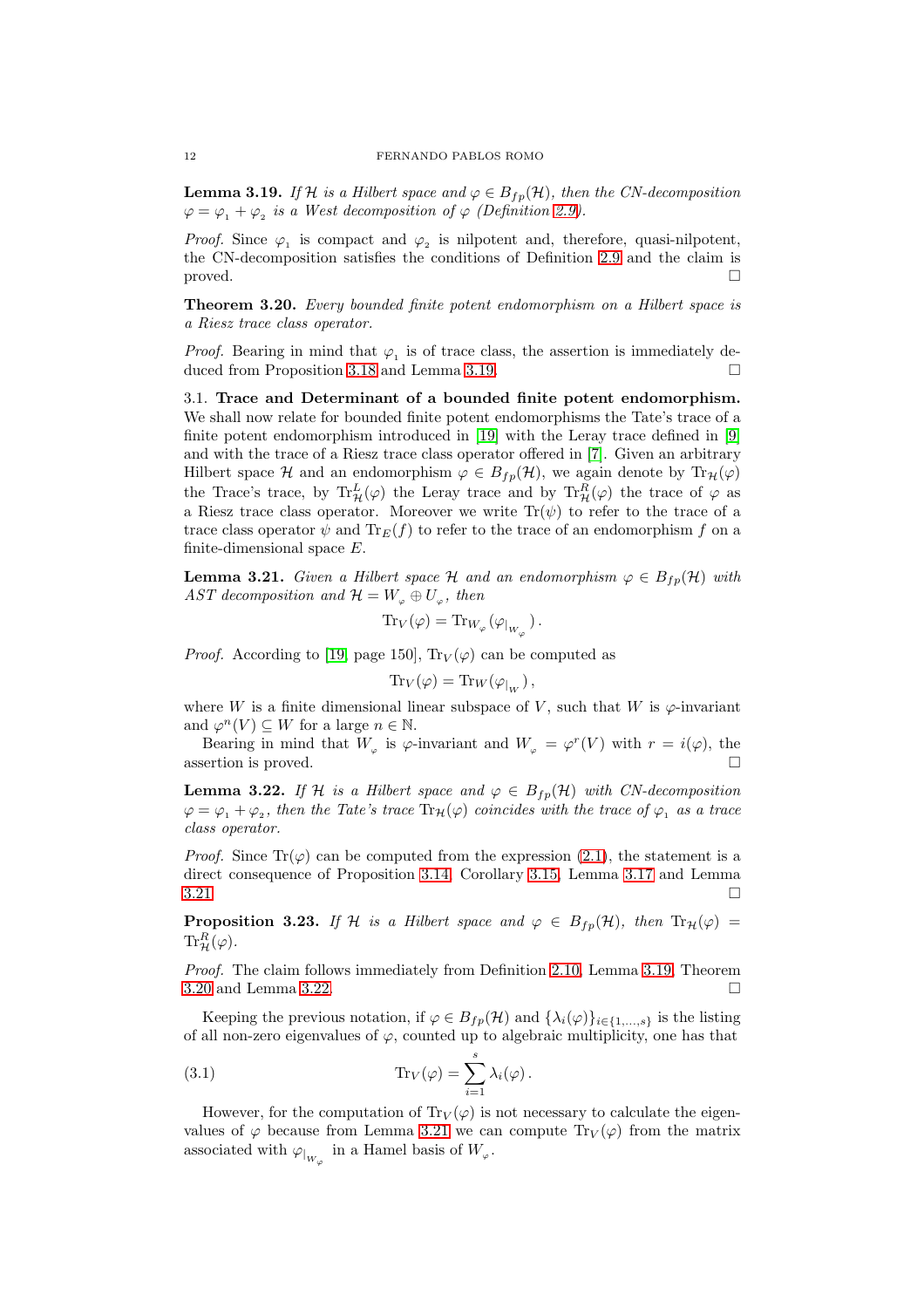<span id="page-12-0"></span>Proposition 3.24. Given a Hilbert space  $H$  and a finite potent bounded endomorphism  $\varphi \in B_{fp}$ , one has that  $\text{Tr}_{\mathcal{H}}(\varphi) = \text{Tr}^L_{\mathcal{H}}(\varphi)$ .

*Proof.* With the notation of Section [2.1.3,](#page-3-3) if  $\mathcal{H} = W_{\varphi} \oplus U_{\varphi}$  is the AST-decomposition of  $\varphi$ , it is clear that  $N(\varphi) = U_{\varphi}$  and, since  $\mathcal{H}/U_{\varphi}$  is finite-dimensional, then the Leray trace  $\text{Tr}_{\mathcal{H}}^{L}(\varphi)$  makes sense.

If  $\tilde{\varphi}$  is the endomorphism of  $\mathcal{H}/U_{\varphi}$  induced by  $\varphi$ , fixing a linear isomorphism  $\tau: W_{\varphi} \longrightarrow \mathcal{H}/U_{\varphi}$ , from the commutative diagram of linear maps

$$
W_{\varphi} \xrightarrow{\tau} \mathcal{H}/U_{\varphi} ,
$$
  
\n
$$
W_{\varphi} \downarrow \qquad \qquad \downarrow \tilde{\varphi}
$$
  
\n
$$
W_{\varphi} \xrightarrow{\tau} \mathcal{H}/U_{\varphi} .
$$

we deduce that

$$
\mathrm{Tr}_{\mathcal{H}}(\varphi) = \mathrm{Tr}_{W_{\varphi}}(\varphi_{|_{W_{\varphi}}}) = \mathrm{Tr}_{\mathcal{H}/U_{\varphi}}(\tilde{\varphi}) = \mathrm{Tr}_{\mathcal{H}}^{L}(\varphi).
$$

 $\Box$ 

We can now summarize the statements of Lemma [3.21,](#page-11-2) Proposition [3.23](#page-11-4) and Proposition [3.24](#page-12-0) in the following

Theorem 3.25. Given a Hilbert space H, for every finite potent bounded endomorphism  $\varphi \in B_{fp}(\mathcal{H})$  with AST-decomposition  $\mathcal{H} = W_{\varphi} \oplus U_{\varphi}$ , one has that

$$
\mathrm{Tr}_{\mathcal{H}}(\varphi) = \mathrm{Tr}^{R}_{\mathcal{H}}(\varphi) = \mathrm{Tr}^{L}_{\mathcal{H}}(\varphi) = \mathrm{Tr}_{W_{\varphi}}(\varphi_{|_{W_{\varphi}}}).
$$

To finish this section we shall study determinants of bounded finite potent endomorphisms.

If  $V$  is an arbitrary  $k$ -space, let us now recall from [\[8,](#page-17-6) Section 3.A] that a determinant for a finite potent endomorphism  $\varphi \in \text{End}_k(V)$  can be defined from the following properties:

- if V is finite dimensional, then  $\det_V^k(1+\varphi)$  is the ordinary determinant;
- if W is a subspace of V such that  $\varphi W \subset W$ , then

$$
\det_V^k(1+\varphi) = \det_W^k(1+\varphi) \cdot \det_{V/W}^k(1+\varphi);
$$

• if  $\varphi$  is nilpotent, then  $\det_V^k(1+\varphi)=1$ .

If  $V = W_{\varphi} \oplus U_{\varphi}$  is the AST-decomposition of V determined by  $\varphi$ , similar to Lemma [3.21,](#page-11-2) one can check that

(3.2) 
$$
\det_V^k(\mathrm{Id} + \varphi) = \det_{W_{\varphi}}^k(\mathrm{Id} + \varphi_{|_{W_{\varphi}}}),
$$

where  $\det^k_{W_\varphi}(\mathrm{Id} + \varphi_{|_{W_\varphi}})$  is the determinant of the endomorphism  $\mathrm{Id} + \varphi_{|_{W_\varphi}}$  on the finite-dimensional vector space  $W_{\varphi}$ . Moreover, if  $\varphi = \varphi_1 + \varphi_2$  is again the CN-decomposition of  $\varphi$ , it is clear that

<span id="page-12-1"></span>
$$
\det_V^k(\mathrm{Id} + \varphi) = \det_V^k(\mathrm{Id} + \varphi_1).
$$

Let us again consider an arbitrary Hilbert space  $H$  and a bounded finite potent endomorphism  $\varphi \in B_{fp}(\mathcal{H})$ . According to [\[8,](#page-17-6) Proposition 3.11] one has that

(3.3) 
$$
\det_{\mathcal{H}}^{\mathbb{C}}(\mathrm{Id} + \varphi) = 1 + \sum_{r \geq 1} \mathrm{Tr}_{\bigwedge^{r} \mathcal{H}}[\bigwedge^{r} \varphi].
$$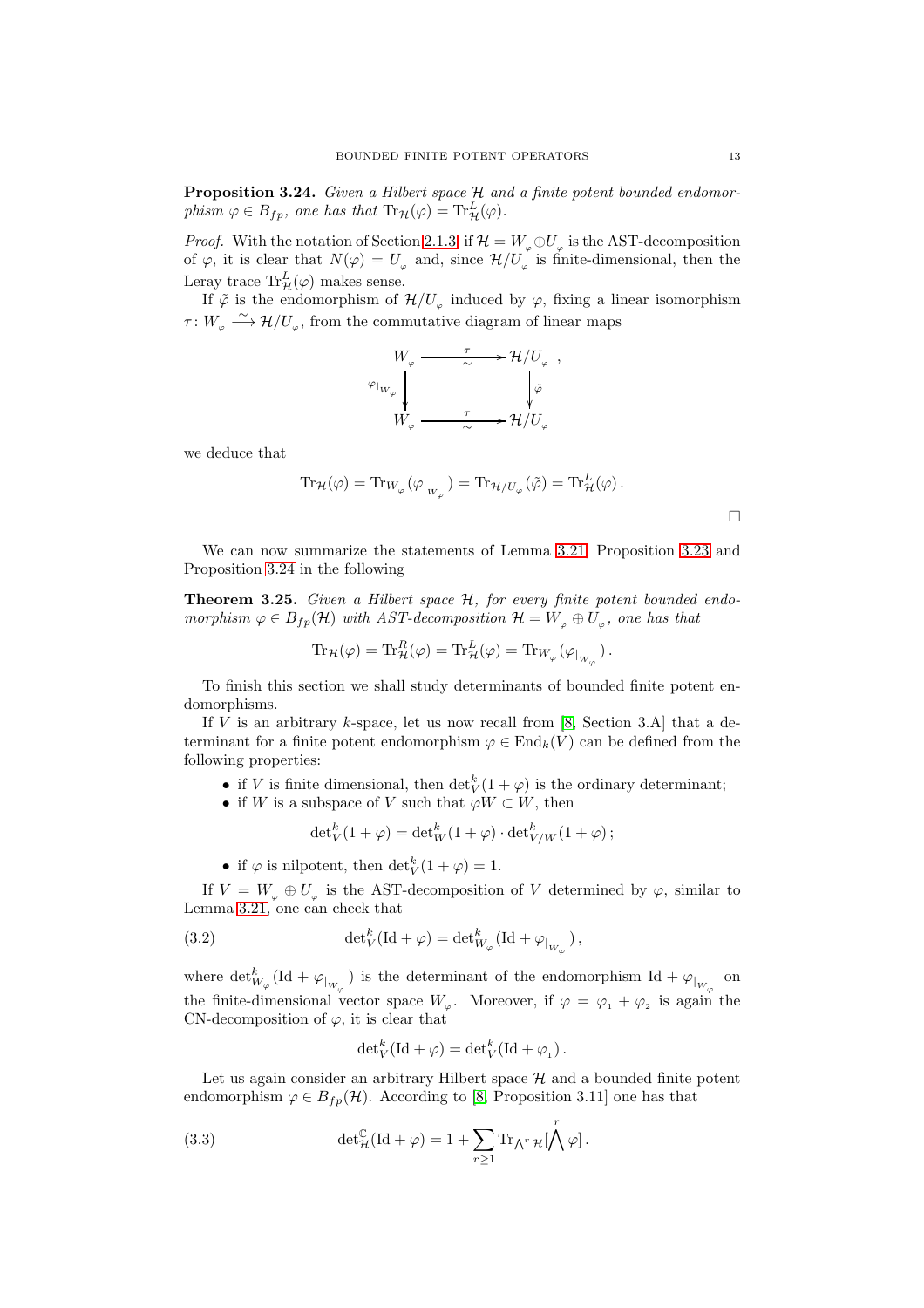Hence, one has that  $\det_{\mathcal{H}}^{\mathbb{C}}(\mathrm{Id} + \varphi)$  generalizes the determinant defined by B. Simon in  $[17]$  for trace class operators  $B$  on a separable Hilbert space from the formula:

<span id="page-13-1"></span>
$$
\det_1(1+\mu B) = 1 + \sum_{n=1}^{\infty} \mu^n \operatorname{Tr}(\bigwedge^n (B),
$$

where  $\mu \in \mathbb{C}$ .

Moreover, it follows from [\[8,](#page-17-6) Proposition 3.18] that

(3.4) 
$$
\det_{\mathcal{H}}^{\mathbb{C}}(\mathrm{Id} + \varphi) = \prod_{i=1}^{s} [1 + \lambda_{i}(\varphi)],
$$

where  $\{\lambda_i(\varphi)\}_{i\in\{1,\ldots,s\}}$  is again the listing of all non-zero eigenvalues of  $\varphi$ , counted up to algebraic multiplicity. Readers can see that expression [\(3.4\)](#page-13-1) shows that  $\det_{\mathcal{H}}^{C}(Id + \varphi)$  also generalizes the definition of an infinite determinant for trace class operators offered by N. Dunford and J. Schwartz in [\[6\]](#page-17-9).

Accordingly,the expression [\(3.2\)](#page-12-1) allows us to offer an easy method for the calculation of classical infinite determinants in Functional Analysis for bounded finite potent endomorphisms.

## <span id="page-13-0"></span>4. Structure of the Adjoint of a Bounded Finite Potent **ENDOMORPHISM**

This final section is devoted to characterizing the structure of the adjoint operator of a bounded finite potent endomorphism of a Hilbert space and to offer its main properties.

<span id="page-13-2"></span>**Proposition 4.1.** If H is a Hilbert space and we consider  $\varphi \in B_{fp}(\mathcal{H})$ , then the adjoint  $\varphi^*$  is also a bounded finite potent endomorphism.

Proof. It is known that the adjoint of a bounded linear map of a Hilbert space is also bounded. Let  $\mathcal{H} = W_{\varphi} \oplus U_{\varphi}$  be the AST-decomposition induced by  $\varphi$ . Since  $W_{\varphi}$  is finite-dimensional, then  $W_{\varphi}$  is a closed subspace of  $\mathcal H$  and  $\mathcal H = W_{\varphi} \oplus W_{\varphi}^{\perp}$ .

If we now consider  $v \in W_{\varphi}^{\perp}$ , one has that

$$
\langle w, \varphi^*(v) \rangle_{\mathcal{H}} = \langle \varphi(w), v \rangle_{\mathcal{H}} = 0
$$

for every  $w \in W_{\varphi}$  because  $W_{\varphi}$  is  $\varphi$ -invariant. Accordingly,  $W_{\varphi}^{\perp}$  is  $\varphi^*$ -invariant.

Moreover, assuming that  $i(\varphi) = n$  and bearing in mind that  $\varphi^n(h) \in W_{\varphi}$  for all  $h \in \mathcal{H}$ , given  $v \in W_{\varphi}^{\perp}$ , we have that

$$
\langle h, (\varphi^*)^n(v) \rangle_{\mathcal{H}} = \langle \varphi^n(h), v \rangle_{\mathcal{H}} = 0,
$$

from where we deduce that  $(\varphi^*)^n(v) \in \mathcal{H}^{\perp} = \{0\}$  and  $(\varphi^*)_{|_{W_{\varphi}^{\perp}}}$  is nilpotent.

Hence, Im  $(\varphi^*)^n = (\varphi^*)^n(W_{\varphi})$  and we conclude that  $\varphi^*$  is finite potent.  $\square$ 

<span id="page-13-3"></span>**Corollary 4.2.** If  $\varphi \in B_{fp}(\mathcal{H})$ ,  $\mathcal{H} = W_{\varphi} \oplus U_{\varphi}$  is the AST-decomposition induced by  $\varphi$  and  $\mathcal{H} = W_{\varphi^*} \oplus U_{\varphi^*}$  is the AST-decomposition determined by  $\varphi^*$ , then

$$
\dim_{\mathbb{C}} W_{\varphi^*} \leq \dim_{\mathbb{C}} W_{\varphi} .
$$

Proof. Bearing in mind that, from Lemma [2.11](#page-5-0) and Proposition [4.1,](#page-13-2) one has that  $W_{\varphi}^{\perp} \subseteq U_{\varphi^*}$ , then there exists a surjective linear map of finite-dimensional C-vector spaces

$$
\mathcal{H}/W_{\varphi}^{\perp} \longrightarrow \mathcal{H}/U_{\varphi^*} \to 0 \, .
$$

Thus, since  $\mathcal{H}/U_{\varphi^*} \simeq W_{\varphi^*}$  and  $\mathcal{H}/W_{\varphi}^{\perp} \simeq W_{\varphi}$  as C-vector spaces, one obtains that

$$
\dim_{\mathbb{C}} W_{_{\varphi^*}} \leq \dim_{\mathbb{C}} W_{_{\varphi}}
$$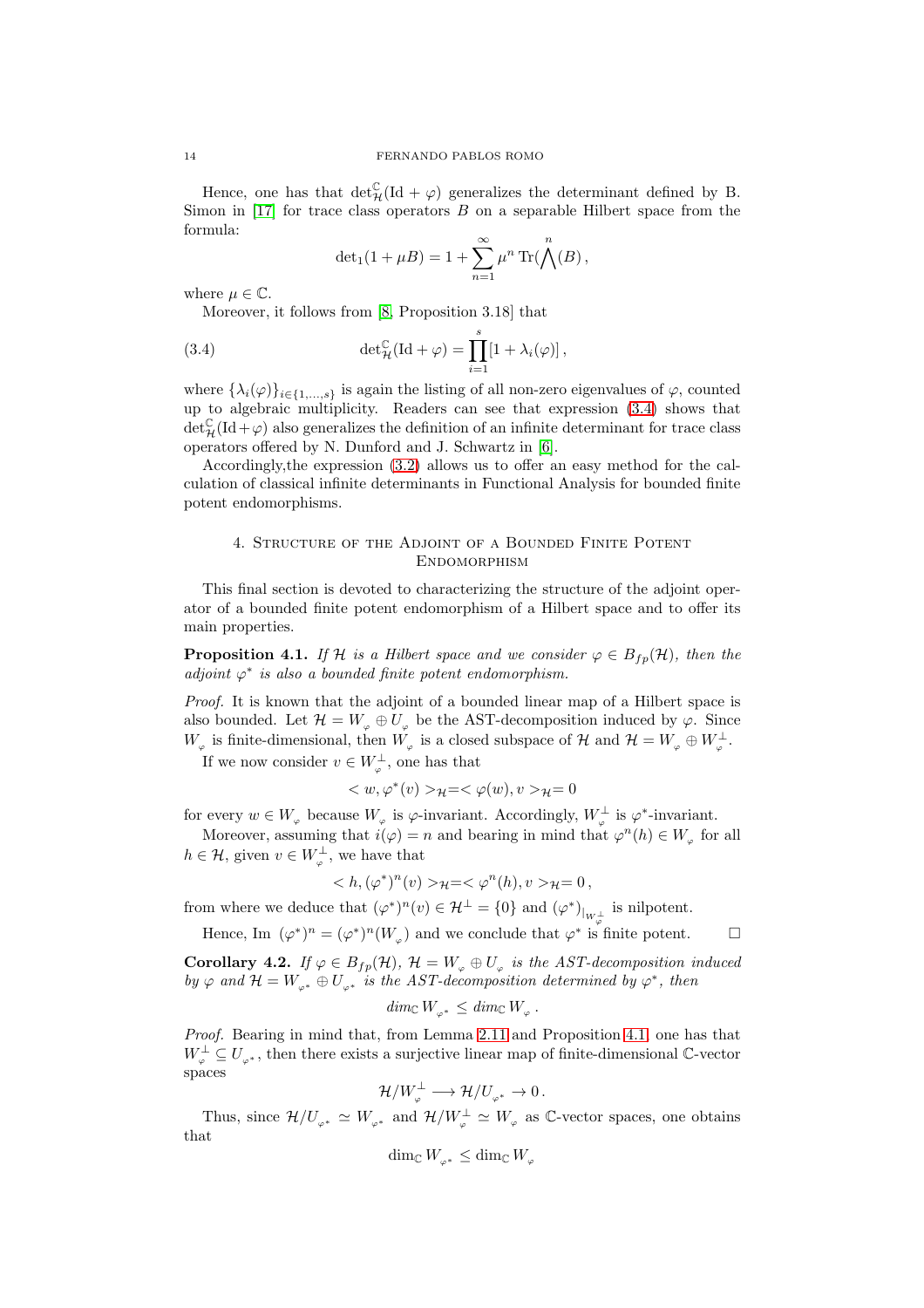and the statement is proved.  $\hfill \square$ 

**Lemma 4.3.** If  $\varphi \in B_{fp}(\mathcal{H})$ ,  $\mathcal{H} = W_{\varphi} \oplus U_{\varphi}$  is the AST-decomposition induced by  $\varphi$  and  $\mathcal{H} = W_{\varphi^*} \oplus U_{\varphi^*}$  is the AST-decomposition determined by  $\varphi^*$ , then

$$
\dim_{\mathbb{C}} W_{_{\varphi^*}} = \dim_{\mathbb{C}} W_{_{\varphi}}
$$

.

*Proof.* Since  $\varphi^*$  is also bounded finite potent and it is clear that  $(\varphi^*)^* = \varphi$ , then it follows from Corollary [4.2](#page-13-3) that

$$
\dim_{\mathbb{C}} W_{_{\varphi}} = \dim_{\mathbb{C}} W_{_{(\varphi^*)^*}} \leq \dim_{\mathbb{C}} W_{_{\varphi^*}} \leq \dim_{\mathbb{C}} W_{_{\varphi}} ,
$$

from where the claim is deduced.

<span id="page-14-0"></span>**Proposition 4.4.** If  $\varphi \in B_{fp}(\mathcal{H})$ ,  $\mathcal{H} = W_{\varphi} \oplus U_{\varphi}$  is the AST-decomposition induced by  $\varphi$  and  $\mathcal{H} = W_{\varphi^*} \oplus U_{\varphi^*}$  is the AST-decomposition determined by  $\varphi^*$ , then  $U_{\varphi^*} =$  $W_{_{\varphi}}^\perp$  .

*Proof.* If we consider the exact sequence of finite-dimensional  $\mathbb{C}$ -vector spaces

$$
0\to U_{_{\varphi^*}}/W_{_{\varphi}}^\perp\longrightarrow \mathcal{H}/W_{_{\varphi}}^\perp\longrightarrow \mathcal{H}/U_{_{\varphi^*}}\to 0\,,
$$

bearing in mind that  $\mathcal{H}/U_{\varphi^*} \simeq W_{\varphi^*}$  and  $\mathcal{H}/W_{\varphi}^{\perp} \simeq W_{\varphi}$  as  $\mathbb{C}\text{-vector spaces}$ , one has that  $U_{\varphi^*}/W_{\varphi}^{\perp} = \{0\}$  and the assertion is checked.

<span id="page-14-3"></span>**Corollary 4.5.** If  $\varphi \in B_{fp}(\mathcal{H})$ , then  $i(\varphi) = i(\varphi^*)$ .

*Proof.* Since Proposition [4.4](#page-14-0) shows that  $U_{\varphi^*} = W_{\varphi}^{\perp}$ , it follows from the argumen-tation made in the proof of Proposition [4.1](#page-13-2) that  $i(\varphi^*) \leq i(\varphi)$ . Thus, bearing in mind that  $(\varphi^*)^* = \varphi$ , we obtain that  $i(\varphi) = i(\varphi^*)$  because

$$
i(\varphi) = i((\varphi^*)^*) \leq i(\varphi^*) \leq i(\varphi).
$$

<span id="page-14-1"></span>**Proposition 4.6.** If  $\varphi \in B_{fp}(\mathcal{H})$ ,  $\mathcal{H} = W_{\varphi} \oplus U_{\varphi}$  is the AST-decomposition induced by  $\varphi$  and  $\mathcal{H} = W_{\varphi^*} \oplus U_{\varphi^*}$  is the AST-decomposition determined by  $\varphi^*$ , then  $W_{\varphi^*} =$  $U_\varphi^\perp.$ 

*Proof.* Since  $U_{\varphi} = U_{(\varphi^*)^*} = (W_{\varphi^*})^{\perp}$  and  $W_{\varphi^*}$  is closed, then

$$
W_{\varphi^*} = (W_{\varphi^*}^{\perp})^{\perp} = U_{\varphi}^{\perp} .
$$

A direct consequence of Proposition [4.4](#page-14-0) and Proposition [4.6](#page-14-1) is

<span id="page-14-2"></span>**Corollary 4.7.** If H is a Hilbert space,  $\varphi \in B_{fp}(\mathcal{H})$  and  $\mathcal{H} = W_{\varphi} \oplus U_{\varphi}$  is the AST-decomposition induced by  $\varphi$ , then

$$
{\cal H}=W_{_\varphi}^\perp\oplus U_{_\varphi}^\perp\,.
$$

Bearing in mind that  $W_{\varphi}$  and  $U_{\varphi}$  are  $\varphi^*$ -invariant, Corollary [4.7](#page-14-2) shows that  $\varphi^*$ can be computed from  $(\varphi^*)_{|_{W_{\varphi}^\perp}}$  and  $(\varphi^*)_{|_{U_{\varphi}^\perp}}$ . Accordingly, if  $h, h' \in \mathcal{H}$  such that  $h = w + u$  and  $h' = w' + u'$  with  $w \in W_{\varphi}$ ,  $u \in U_{\varphi}$ ,  $w' \in U_{\varphi}^{\perp}$  and  $u' \in W_{\varphi}^{\perp}$ , one has that

$$
\langle \varphi(h), h' \rangle_{\mathcal{H}} = \langle \varphi(w), w' \rangle_{\mathcal{H}} + \langle \varphi(u), u' \rangle_{\mathcal{H}} =
$$
  
= $\langle w, \varphi^*(w') \rangle_{\mathcal{H}} + \langle u, \varphi^*(u') \rangle_{\mathcal{H}} =$   
= $\langle h, \varphi^*(h') \rangle_{\mathcal{H}}.$ 

Moreover, from the above statements we also immediately prove that the adjoint of a bounded nilpotent endomorphism  $\varphi$  is also a bounded nilpotent endomorphism. Accordingly, if  $\varphi \in B_{fp}(\mathcal{H})$  is a nilpotent endomorphism, then  $W_{\varphi} = \{0\}$  and it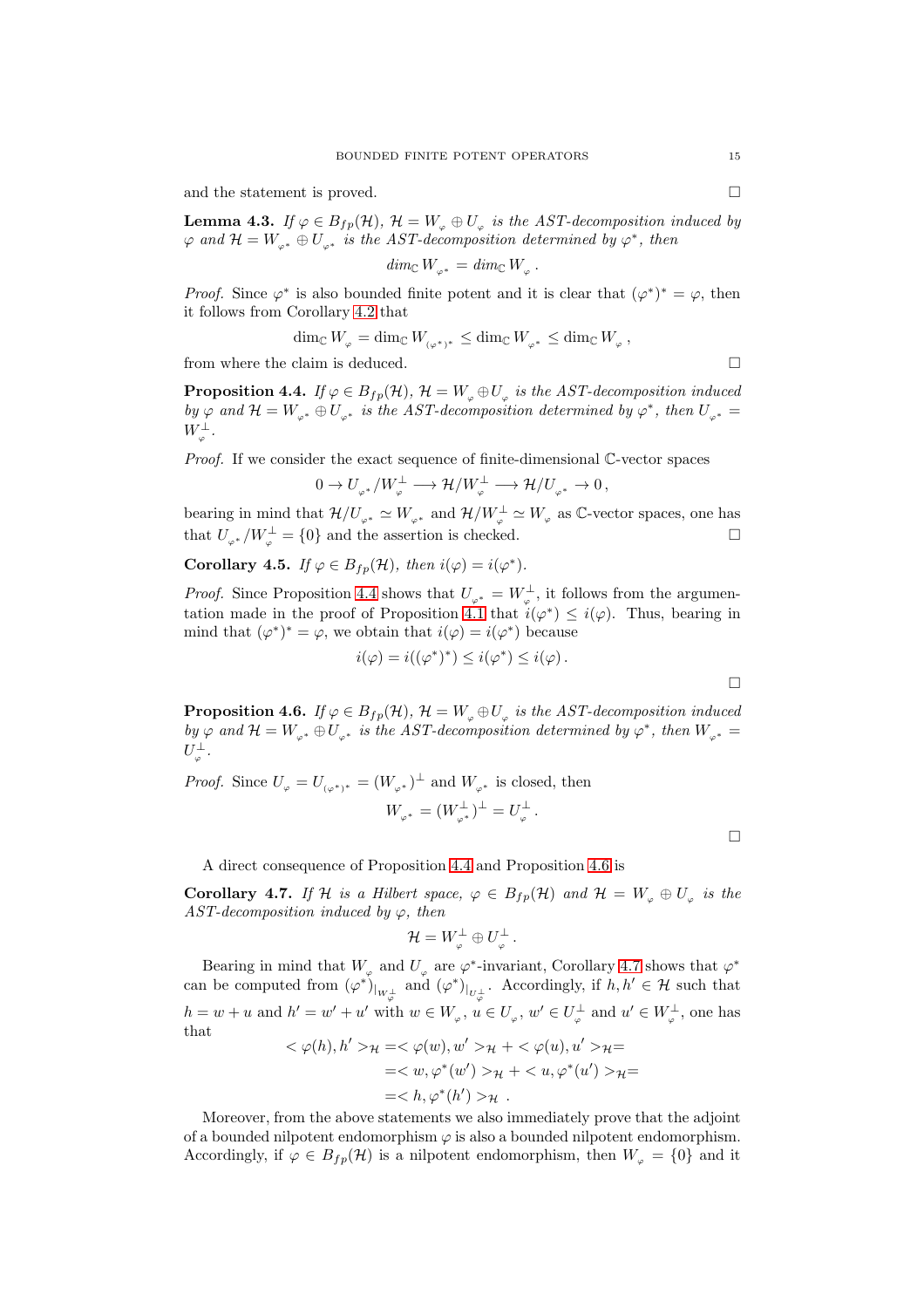follows from Proposition [4.4](#page-14-0) that  $U_{\varphi^*} = \mathcal{H}$ , from where we deduce that  $\varphi^*$  is nilpotent.

<span id="page-15-1"></span>**Lemma 4.8.** If H is a Hilbert space,  $\varphi \in B_{fp}(\mathcal{H})$  with CN-decomposition  $\varphi =$  $\varphi_1 + \varphi_2$  and  $\varphi^* = (\varphi^*)_1 + (\varphi^*)_2$  is the CN-decomposition of  $\varphi^*$ , then  $(\varphi^*)_1 = (\varphi_1)^*$ and  $(\varphi^*)_2 = (\varphi_2)^*.$ 

*Proof.* It follows from the properties of the adjoint operator that  $\varphi^* = (\varphi_1)^* + (\varphi_2)^*$ and from Corollary [4.5](#page-14-3) that  $i((\varphi_1)^*) \leq 1$ .

Also, since  $\varphi_1 \circ \varphi_2 = \varphi_2 \circ \varphi_1 = 0$ , one has that

$$
(\varphi_1)^* \circ (\varphi_2)^* = (\varphi_2)^* \circ (\varphi_1)^* = 0.
$$

Finally, bearing in mind that  $(\varphi_1)^*$  and  $(\varphi_2)^*$  are finite potent and  $(\varphi_2)^*$  is nilpotent, the statement is a direct consequence of the uniqueness of the CNdecomposition of a finite potent endomorphism.

We shall now study the spectrum of the adjoint operator  $\varphi^*$ .

<span id="page-15-0"></span>**Proposition 4.9.** If H is a Hilbert space and  $\varphi \in B_{fp}(\mathcal{H})$ , given a non-zero  $\lambda \in \mathbb{C}$ , one has that  $\lambda \in \sigma(\varphi^*)$  if and only if  $\overline{\lambda} \in \sigma(\varphi)$ . Moreover, the algebraic multiplicity of a non-zero eigenvalue  $\lambda$  of  $\varphi^*$  coincides with the algebraic multiplicity of  $\overline{\lambda}$  as an eigenvalue of  $\varphi$ .

*Proof.* To prove the statement, we only need to check that for every non-zero  $\lambda \in$  $\sigma(\varphi)$  one has that

$$
\dim_{\mathbb{C}} \operatorname{Ker}(\varphi^* - \overline{\lambda} \mathrm{Id})^n = \dim_{\mathbb{C}} \operatorname{Ker}(\varphi - \lambda \mathrm{Id})^n
$$

for every  $n \in \mathbb{N}$ .

Bearing in mind that  $(\varphi^* - \overline{\lambda} \mathrm{Id})^n = [(\varphi - \lambda \mathrm{Id})^n]^*$ , then

$$
Ker(\varphi^* - \overline{\lambda}Id)^n = [Im(\varphi - \lambda Id)^n]^\perp.
$$

Moreover, if  $\mathcal{H} = W_{\varphi} \oplus U_{\varphi}$  is again the AST-decomposition induced by  $\varphi$ , since  $U_{\varphi} \subseteq [\text{Im}(\varphi - \lambda \text{Id})^n]$  for every non-zero  $\lambda \in \mathbb{C}$ , and  $W_{\varphi}$  and  $U_{\varphi}$  are  $(\varphi - \lambda \text{Id})^n$ invariant subspaces of  $H$ , one has linear isomorphisms

$$
[\text{Im}(\varphi - {\lambda} \text{Id})^n]^\perp \simeq {\mathcal H}/[\text{Im}(\varphi - {\lambda} \text{Id})^n] \simeq W_\varphi/[\text{Im}(\varphi_{|_{W_\varphi}} - {\lambda} \text{Id})^n]
$$

and, therefore, we deduce that

$$
\dim_{\mathbb{C}} \operatorname{Ker}(\varphi^* - \overline{\lambda} \mathrm{Id})^n = \dim_{\mathbb{C}} \operatorname{Ker}(\varphi_{|_{W_{\varphi}}} - \lambda \mathrm{Id})^n = \dim_{\mathbb{C}} \operatorname{Ker}(\varphi - \lambda \mathrm{Id})^n
$$

for every  $n \in \mathbb{N}$ .

A direct consequence of Proposition [4.9](#page-15-0) is

**Corollary 4.10.** If H is a Hilbert space and  $\varphi \in B_{fp}(\mathcal{H})$ , then  $\sigma(\varphi^*) = \overline{\sigma(\varphi)}$ .

Furthermore, one has that

**Proposition 4.11.** Given a Hilbert space  $H$  and a bounded finite potent endomorphism  $\varphi \in B_{fp}(\mathcal{H})$ , one has that:

- Tr $_{\mathcal{H}}(\varphi^*) = \overline{\text{Tr}_{\mathcal{H}}(\varphi)}$ ;
- det $_{\mathcal{H}}^{\mathbb{C}}(1+\varphi^*)=\overline{\det_{\mathcal{H}}^{\mathbb{C}}(1+\varphi)}$ .

Proof. Bearing in mind the expressions  $(3.1)$  and  $(3.4)$ , the assertions follows from Proposition [4.9.](#page-15-0)

$$
\sqcup
$$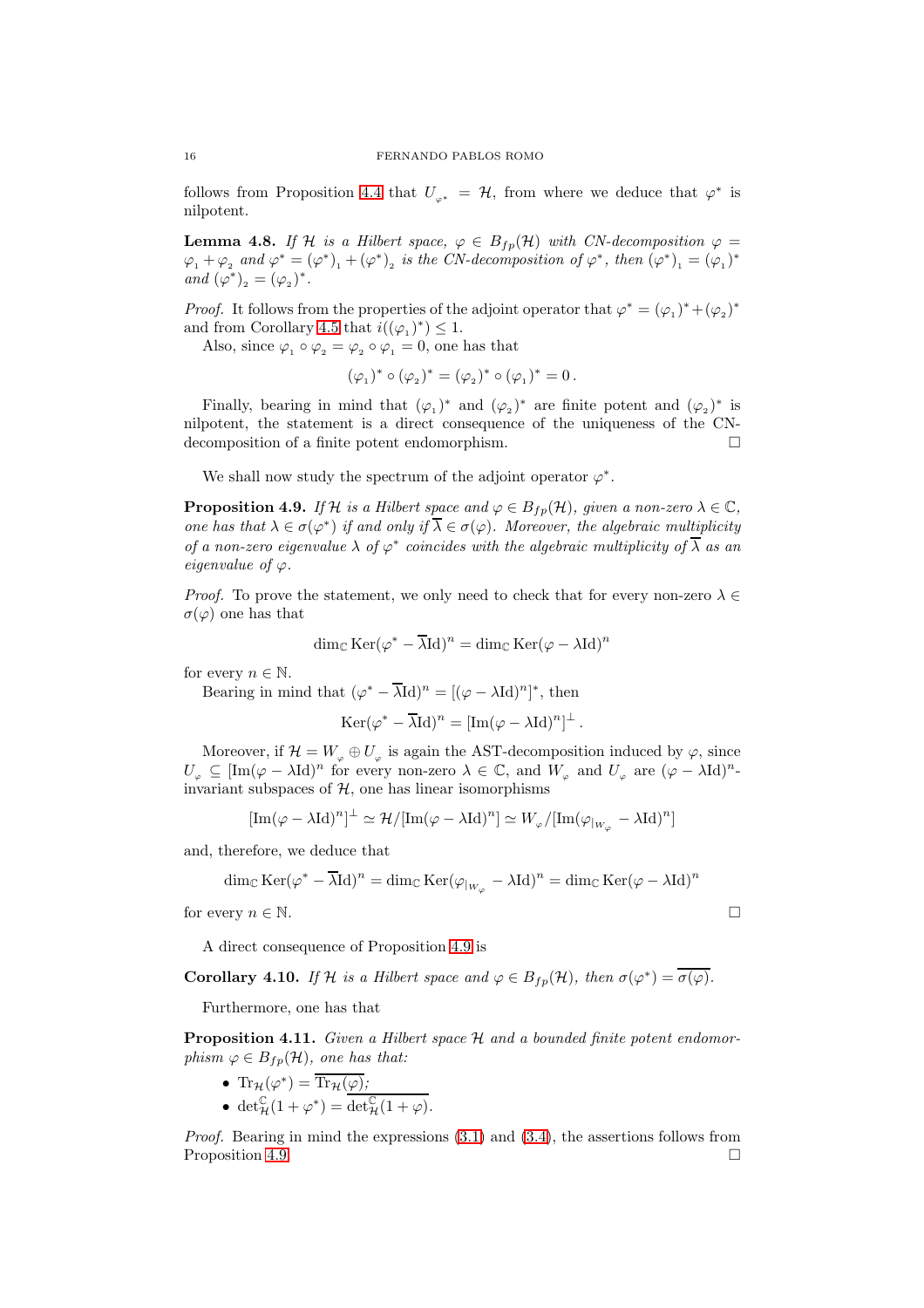<span id="page-16-0"></span>Example 1. Let  $\{u_j\}_{j\in\mathbb{N}}$  be an orthonormal basis of a separable Hilbert space  $\mathcal{H}$ . If we consider  $\varphi \in B_{fp}(\mathcal{H})$  determined by the conditions

$$
\varphi(u_j) = \begin{cases}\n(1+i)u_1 + u_2 + u_4 & \text{if } j = 1 \\
2u_1 + (5-3i)u_3 & \text{if } j = 2 \\
u_1 - 2u_2 + 3u_3 - 2u_4 & \text{if } j = 3 \\
0 & \text{if } j = 4 \\
\frac{1}{j^2}u_4 & \text{if } j \ge 5\n\end{cases}
$$

an easy computation shows that

$$
\varphi^*(u_j) = \begin{cases}\n(1-i)u_1 + 2u_2 + u_3 & \text{if } j = 1 \\
u_1 - 2u_3 & \text{if } j = 2 \\
(5+3i)u_2 + 3u_3 & \text{if } j = 3 \\
u_1 - 2u_3 + \sum_{h \ge 5} \frac{1}{h^2} u_h & \text{if } j = 4 \\
0 & \text{if } j \ge 5\n\end{cases}
$$

Thus, since  $W_{\varphi} = \langle u_1, u_2 + u_4, u_3 \rangle$  and  $U_{\varphi} = \overline{\langle u_i \rangle_{i \geq 4}}$ , one has that:

- $W_{\varphi^*} = U_{\varphi}^{\perp} = \langle u_1, u_2, u_3 \rangle;$
- $\bullet$   $U_{\varphi^*} = W_{\varphi}^{\perp} = \langle u_2 u_4 \rangle \oplus \overline{\langle u_j \rangle_{j \geq 5}}.$

Also, it is clear that  $i(\varphi) = i(\varphi^*) = 2$ .

Moreover, since the explicit expressions of the core part and the nilpotent part of  $\varphi$  are

$$
\varphi_1(u_j) = \begin{cases}\n(1+i)u_1 + u_2 + u_4 & \text{if } j = 1 \\
2u_1 + (5-3i)u_3 & \text{if } j = 2 \\
u_1 - 2u_2 + 3u_3 - 2u_4 & \text{if } j = 3 \\
0 & \text{if } j \ge 4\n\end{cases}
$$

and

$$
\varphi_2(u_j) = \begin{cases} 0 & \text{if } j \le 4\\ \frac{1}{j^2}u_4 & \text{if } j \ge 5 \end{cases}
$$

,

with adjoint operators

$$
(\varphi_1)^*(u_j) = \begin{cases} (1-i)u_1 + 2u_2 + u_3 & \text{if } j = 1\\ u_1 - 2u_3 & \text{if } j = 2\\ (5+3i)u_2 + 3u_3 & \text{if } j = 3\\ u_1 - 2u_3 & \text{if } j = 4\\ 0 & \text{if } j \ge 5 \end{cases}
$$

and

$$
(\varphi_2)^*(u_j) = \begin{cases} 0 & \text{if } j \le 3 \\ \sum_{h \ge 5} \frac{1}{h^2} u_h & \text{if } j = 4 \\ 0 & \text{if } j \ge 5 \end{cases},
$$

it is easy to check that these data are compatible with the statements of Lemma [4.8.](#page-15-1)

Finally, bearing in mind that

$$
\varphi_{|_{W_{\varphi}}} \equiv \begin{pmatrix} 1+i & 2 & 1 \\ 1 & 0 & -2 \\ 0 & 5-3i & 3 \end{pmatrix} \text{ and } \varphi_{|_{W_{\varphi^*}}} \equiv \begin{pmatrix} 1-i & 1 & 0 \\ 2 & 0 & 5+3i \\ 1 & -2 & 3 \end{pmatrix}
$$

in the bases  $\{u_1, u_2 + u_4, u_3\}$  of  $W_\varphi$  and  $\{u_1, u_2, u_3\}$  of  $W_{\varphi^*}$  respectively, one has that

$$
\mathrm{Tr}_\mathcal{H}(\varphi)=4+i\,;\,\mathrm{Tr}_\mathcal{H}(\varphi^*)=4-i\,;\det_\mathcal{H}(\mathrm{Id}+\varphi)=15+i\ \, \mathrm{and}\ \, \det_\mathcal{H}(\mathrm{Id}+\varphi^*)=15-i\,\,.
$$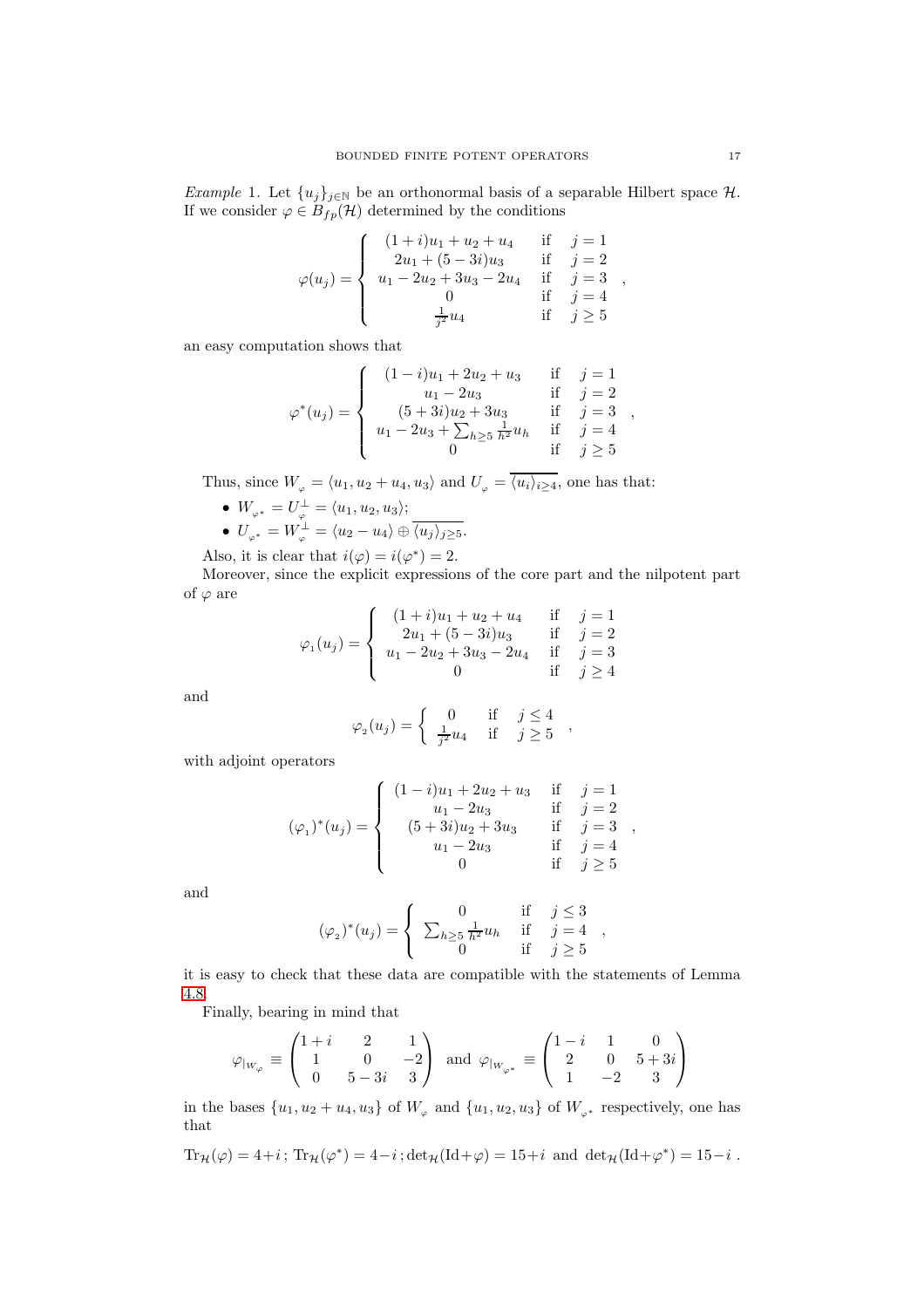**Remark 4.12.** Given  $\varphi \in B_{fp}(\mathcal{H})$ , although  $W_{\varphi}^{\perp}$  and  $U_{\varphi}^{\perp}$  are  $\varphi^*$ -invariant, we wish to point out that, in general,  $W_{\varphi}^{\perp}$  and  $U_{\varphi}^{\perp}$  are not  $\varphi$ -invariant. A counterexample for this fact is the bounded finite potent endomorphism studied in Example [1.](#page-16-0)

Remark 4.13 (Final Remark). During the past few years the author of this work has extended several generalized inverses of finite square complex matrices to finite potent endomorphisms on infinite-dimensional inner product spaces in [\[11\]](#page-17-8), [\[12\]](#page-17-18) and  $[13]$ . From the results of Section [4,](#page-13-0) we hope, in forthcoming papers, to extend to bounded finite potent endomorphisms on arbitrary Hilbert spaces different generalized inverses of finite complex matrices that need the notion of the conjugate transpose matrix for their definitions.

Acknowledgment.- The author would like to thank his colleague, Dr. Angel A. Tocino García, in the Department of Mathematics of the University of Salamanca for his useful comments on properties of operators on Hilbert spaces.

#### **REFERENCES**

- <span id="page-17-7"></span>[1] Argerami, M.; Szechtman, F.; Tifenbach, R. On Tate's trace, Linear Multilinear Algebra 55(6), (2007) 515-520.
- <span id="page-17-1"></span>[2] Braunling, O. Adele residue symbol and Tate's central extension for multiloop Lie algebras, Algebra Number Theory  $8(1)$  (2014), 19-52.
- <span id="page-17-2"></span>[3] Braunling, O. On the local residue symbol in the style of Tate and Beilinson, New York J. Math. 24 (2018) 458-513.
- <span id="page-17-5"></span>[4] Cabezas Sánchez, V.; Pablos Romo, F. Explicit Solutions of Infinite Systems of Linear Equations from Reflexive Generalized Inverses of finite potent endomorphisms, Linear Algebra Appl. 559, (2018) 125-144.
- <span id="page-17-9"></span><span id="page-17-3"></span>[5] Debry, C. P. Towards a class number formula for Drinfeld modules, (2016) University of Amsterdam.
- [6] Dundford, N. Schwartz, J. Linear Operators, Part II: Spectral Theory; Interscience (New York), 1963.
- <span id="page-17-14"></span>[7] Elliott, R. Riesz trace class operators Composition Mathematica 22 (2), (1970) 143- 163.
- <span id="page-17-6"></span>[8] Hernández Serrano, D.; Pablos Romo, F. Determinants of finite potent endomorphisms, symbols and reciprocity laws, Linear Alg. Appl. 469, (2013) 239-261.
- <span id="page-17-13"></span>[9] Leray, L. Théorie des points fixes: indice total et nombre de Lefschetz, Bull. Soc. Math. France 87, (1959) 368-377.
- <span id="page-17-12"></span>[10] Lidskii, V. B. Non self-adjoint operators which have a trace (Russian), Doklady Acad. Nauk. S.S.S.R. 125, (1959) 485-487.
- <span id="page-17-8"></span>[11] Pablos Romo, F. Core-Nilpotent decomposition and new generalized inverses of Finite Potent Endomorphisms, Linear and Multilinear Algebra 68(11), (2020) 2254-2275.
- <span id="page-17-18"></span>[12] Pablos Romo, F. On Drazin-Moore-Penrose Inverses of Finite Potent Endomorphisms, Linear and Multilinear Algebra (2019), DOI: 10.1080/03081087.2019.1612834.
- <span id="page-17-17"></span>[13] Pablos Romo, F. On the Drazin Inverse of Finite Potent Endomorphisms, Linear and Multilinear Algebra 67(10), (2019) 2135-2146.
- <span id="page-17-15"></span>[14] Pablos Romo, F. On the linearity property of Tate's trace, Linear Multilinear Algebra 55(4), (2007) 523-526.
- <span id="page-17-16"></span>[15] Ramos González, J.; Pablos Romo, F. A negative answer to the question of the linearity of Tate's Trace for the sum of two endomorphisms, Linear Multilinear Algebra  $62(4)$ , (2014) 548-552.
- <span id="page-17-11"></span>[16] Roman, S. Advanced Linear Algebra, Graduate Texts in Mathematics 135, Springer-Verlag, New York, Second Edition 2005.
- <span id="page-17-10"></span>[17] Simon, B. Notes on Infinite Determinants of Hilbert Space Operators, Adv. Math. 24, (1977) 244-273.
- <span id="page-17-4"></span>[18] Taelman, L. Special L-values of Drinfeld modules, Annals of Math. 175(1), (2012) 369-391.
- <span id="page-17-0"></span>[19] Tate, J. Residues of Differentials on Curves, Ann. Scient. Ec. Norm. Sup. 1, 4a série, (1968) 149-159.